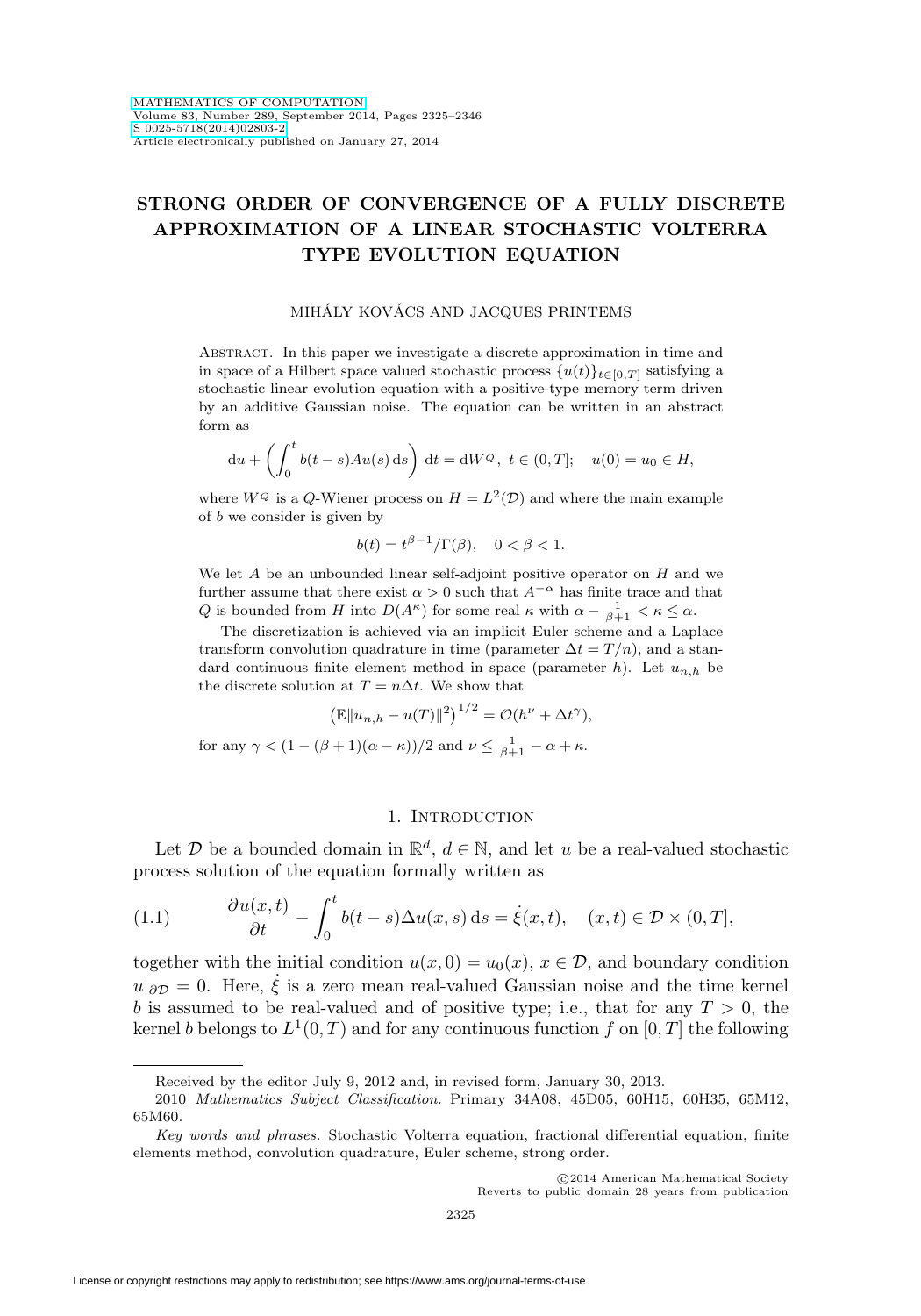inequality holds:

<span id="page-1-2"></span>(1.2) 
$$
\int_0^T \int_0^t b(t-s) f(s) f(t) \, ds \, dt \ge 0.
$$

The deterministic version of such problems can be used to model viscoelasticity or heat conduction in materials with memory (see  $[13]$  for references). When b is smooth, these equations exhibit a hyperbolic behaviour, whereas if  $b$  has a weak singularity at  $t = 0$  (for example, a Riesz potential), they exhibit certain parabolic features. In particular, when

<span id="page-1-0"></span>(1.3) 
$$
b(t) = t^{\beta - 1} / \Gamma(\beta), \quad 0 < \beta < 1,
$$

the homogeneous deterministic equation has a smoothing property which correspond to the inequality

<span id="page-1-4"></span>(1.4) 
$$
||u^{(m)}(t)||_{H^{2r}(\mathbb{R})} \leq C t^{-(\beta+1)r-m} ||u_0||_{L^2(\mathcal{D})},
$$

where  $|r| < 1$  if  $m > 1$  and where  $0 \le r \le 1$  if  $m = 0$ , but with no further smoothing in the spacial variables (see e.g. [\[13,](#page-20-0) Theorem 5.5]). The framework of this paper allows for slightly more general kernels but with similar smoothing effects and, in particular, they are of positive type. Hence, together with the positivity of the operator  $-\Delta$ , the deterministic equation will remain parabolic in character.

Next we introduce an abstract framework to describe the noise and equation [\(1.1\)](#page-0-0) more precisely. Let Q be a self-adjoint, nonnegative linear operator on  $H := L^2(\mathcal{D})$ and  $W^Q$  a Wiener process in H with covariance operator Q (or, simply, Q-Wiener process). We set  $A = -\Delta$ ,  $D(A) = H^2(\mathcal{D}) \cap H_0^1(\mathcal{D})$  and  $H = L^2(\mathcal{D})$ . Then A can be seen as an unbounded linear operator on H with domain  $D(A)$ . For b given in [\(1.3\)](#page-1-0) and under reasonable assumptions on  $\partial D$ , our main assumption concerning Q in [\(1.1\)](#page-0-0) is that  $A^kQ$  defines a bounded operator on  $L^2(\mathcal{D})$  with  $d/2 - 1/(\beta + 1) < \kappa < d/2$ .

If we write  $u(t) = u(\cdot, t)$ , considered as an H-valued stochastic process, then  $(1.1)$  can be rewritten in the abstract Itô form as

<span id="page-1-1"></span>(1.5) 
$$
\mathrm{d}u(t) + \left(\int_0^t b(t-s)Au(s)\,\mathrm{d}s\right)\,\mathrm{d}t = \mathrm{d}W^Q(t), \quad t \in (0,T],
$$

with initial condition  $u(0) = u_0 \in H$ .

While the literature on numerical methods for deterministic infinite dimensional Volterra equations is abundant (see, for example,  $[1, 6, 12, 13, 20]$  $[1, 6, 12, 13, 20]$  $[1, 6, 12, 13, 20]$  $[1, 6, 12, 13, 20]$  $[1, 6, 12, 13, 20]$ , which is a very incomplete list), the numerical analysis of stochastic Volterra equations is completely missing. We are only aware of [\[7\]](#page-20-4) where an algorithm is described and numerical experiments are performed with no error analysis given. We will consider a numerical approximation of [\(1.5\)](#page-1-1) by means of an Euler scheme and a Laplace transform convolution quadrature in time together with a finite element method in space. Let  $n \geq 1$  be an integer,  $\Delta t = T/n$  and  $t_k = k \Delta t$ ,  $k = 0, \ldots, n$ . Also, let  $\{V_h\}_{h>0}$  be a family of finite dimensional subspaces of  $D(A^{1/2}) = H_0^1(\mathcal{D})$ . For each  $1 \leq k \leq n$ , we look for an approximation of  $u(t_k)$  in  $V_h$  by  $u_{k,h}$  defined by the following induction:

<span id="page-1-3"></span>
$$
(1.6) \quad (u_{k,h} - u_{k-1,h}, v_h) + \Delta t \sum_{j=1}^k \omega_{k-j}(Au_{j,h}, v_h) = \sqrt{\Delta t} (Q^{1/2} \chi_k, v_h), \quad k \ge 1,
$$

for any  $v_h \in V_h$ , where  $\sqrt{\Delta t} \chi_k$  is the noise increment and where  $(\cdot, \cdot)$  is the inner product of  $H$ . The approximation of the convolution term in  $(1.5)$  is achieved via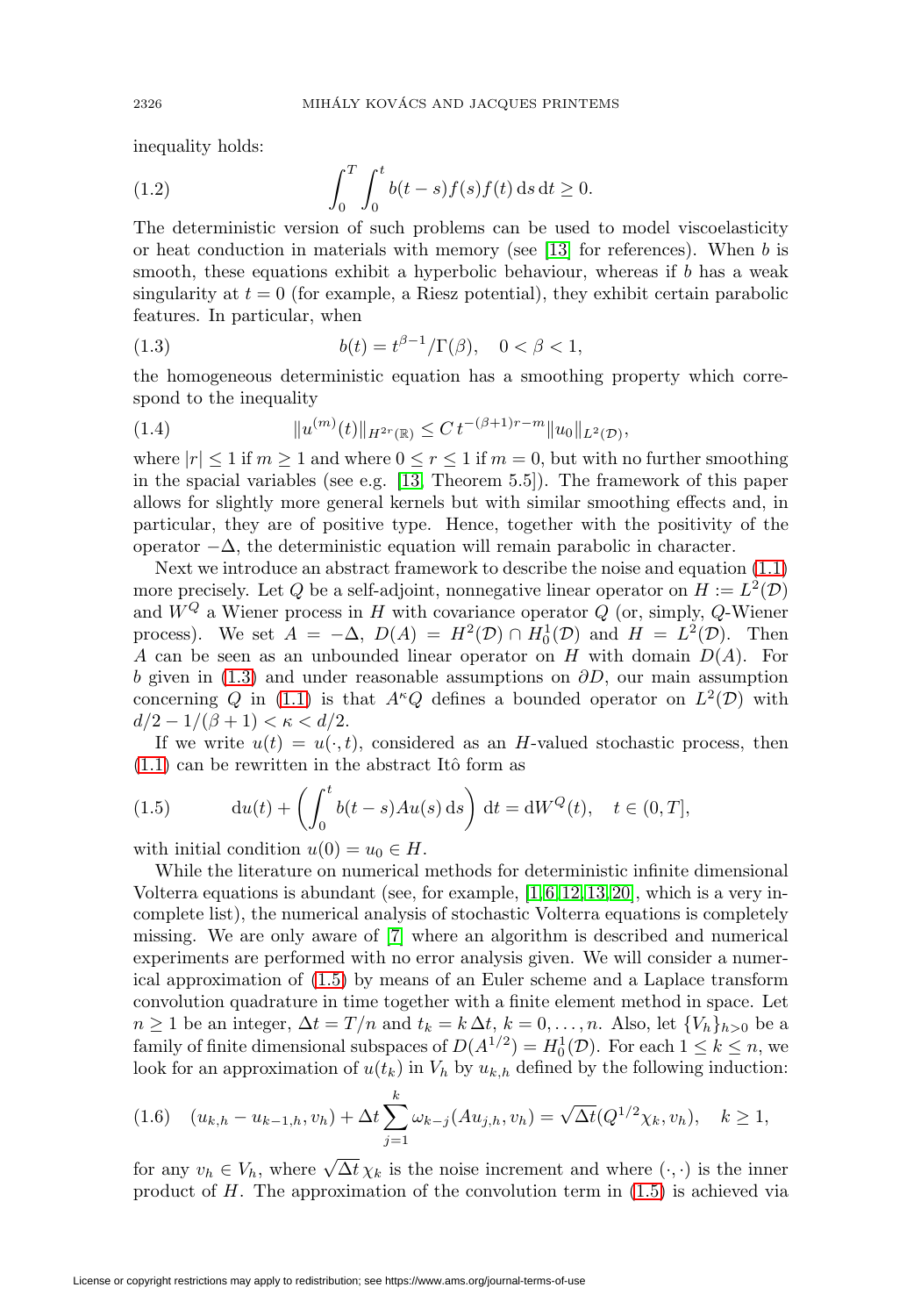a quadrature rule such that for any continuous function f on  $[0, T]$ ,

$$
\sum_{j=1}^k \omega_{k-j} f(t_j) \sim \int_0^{t_k} b(t_k - s) f(s) \, \mathrm{d} s = (b \star f)(t_k).
$$

Then, the approximation of  $b \star f$  on the time grid  $t_k$ ,  $k = 0, \ldots, n$ , is obtained from a discrete convolution with the values of f on the same grid. Before going into detail, let us point out that not just any quadrature rule can be chosen. In particular, it will be important for the chosen quadrature to satisfy a discrete analogue of  $(1.2)$ .

In order to understand the specific quadrature rule used in this paper, we will take the example of the Riesz kernel [\(1.3\)](#page-1-0). Let us note that in this case the Laplace transform of b is  $z^{-\beta}$  and the term  $b \star \Delta u$  in [\(1.1\)](#page-0-0) can be seen as the fractional integral  $(\partial/\partial t)^{-\beta}(\Delta u)$ . Then, the idea is to use the same Euler approximation of  $\partial/\partial t$  in both terms on the left-hand side of [\(1.1\)](#page-0-0). Since the discrete Laplace transform of the implicit Euler scheme is  $(1-z)/\Delta t$ , one chooses the quadrature weights to have discrete Laplace transform  $((1-z)/\Delta t)^{-\beta}$ .

Such a convolution quadrature has been introduced in [\[9,](#page-20-5) [10\]](#page-20-6). It was motivated by the fact that the main properties of the solution of the homogeneous problem, like stability, existence, or regularity, are largely determined by the distribution of the frequencies of the kernel (by means of its Fourier or Laplace transform), especially when the kernel has weak singularities or when it exhibits different behaviour at different time scales. Since, by construction, the discrete Laplace transform of the quadrature kernel is closely related to the Laplace transform of the continuous kernel, it is thus possible to carry over frequency domain conditions from the continuous problem to the discretization and thereby obtain stable approximations. Moreover, this kind of quadrature rule inherits the rate of approximation from the time integrator of  $\partial/\partial t$ . In the context of stochastic PDEs, we think that it is important to make sure that the deterministic part of the scheme is stable and that the perturbations are due to the noise only.

Although the analysis in the present paper allows for kernels slightly more general than [\(1.3\)](#page-1-0), we follow the same idea: the convolution quadrature weights  $\{\omega_k\}$  in [\(1.6\)](#page-1-3) will be defined by means of the Laplace transform of the kernel b. Therefore, we choose the quadrature coefficients to have generating function  $\hat{b}((1-z)/\Delta t)$ where  $\hat{b}$  denotes the Laplace transform of b; that is,

<span id="page-2-0"></span>(1.7) 
$$
\sum_{n=0}^{+\infty} \omega_k z^k = \hat{b} \left( \frac{1-z}{\Delta t} \right), \quad |z| < 1.
$$

We will not focus here on practical algorithms for the computations of the quadrature weights and we refer the reader, for example, to [\[10\]](#page-20-6).

While precise conditions on the kernel  $b$  are postponed to Sections [2](#page-3-0) and [4,](#page-13-0) we can already state our main result, Theorem [5.1,](#page-18-0) with the above notations in the case of the specific kernel [\(1.3\)](#page-1-0) when  $\mathcal D$  is a convex polygonal domain using continuous, piecewise linear finite elements. We shall prove a (strong) error estimate of the form

$$
\left(\mathbb{E}(\|u_{n,h}-u(T)\|^2)^{1/2}\leq C(\Delta t^{\gamma}+h^{\nu}),\right)
$$

where  $\gamma < (1-(\beta+1)(d/2-\kappa))/2$  and  $\nu < 1/(\beta+1)-d/2+\kappa$ . Let us note that we recover the known order of convergence for the heat equation (see  $[8, 16, 21]$  $[8, 16, 21]$  $[8, 16, 21]$ ) when  $\beta \to 0$ .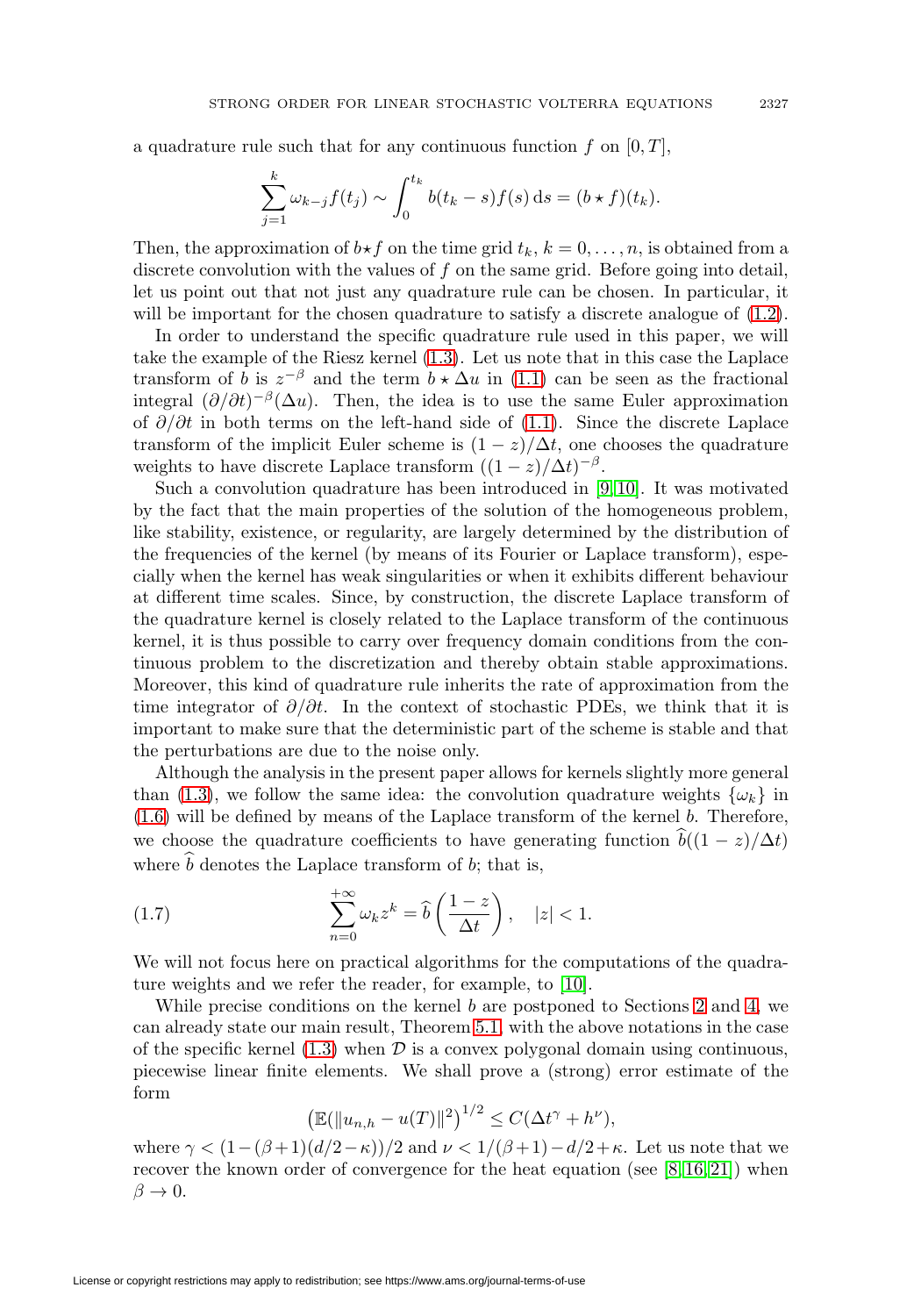The paper is organized as follows. In Section [2](#page-3-0) we introduce notation, recall some basic preliminary results, and state our main assumptions on A, Q and b. We note that assumptions  $(2.8)$ – $(2.9)$  on A and Q could be replaced by a single, somewhat sharper, assumption as discussed in Remarks [2.8,](#page-8-0) [3.5,](#page-12-0) [4.7](#page-18-1) and [5.2.](#page-19-0) It is, however, harder to check in most cases. In Section [3](#page-8-1) we study the space semidiscretization of [\(1.1\)](#page-0-0) and strong error estimates are derived for smooth initial data under minimal regularity assumptions (Assumption [1\)](#page-5-2) on b. In Section [4](#page-13-0) we prove strong error estimates for the time semidiscrete scheme with nonsmooth initial data. One of the key results in this direction is Theorem [4.1,](#page-14-0) where we prove a general  $l^p$ -stability result on Lubich's convolution quadrature based on the Backward Euler method for deterministic Volterra equations. Interestingly, this stability result implies (Corollary [4.2\)](#page-15-0) that the time-discrete scheme exhibits the same smoothing effect in time as the solution under Assumption [1](#page-5-2) on b. However, in order to obtain optimal convergence rates for the stochastic problem we need to put a further regularity restriction on  $b$  in Subsection [4.2,](#page-16-0) Assumption [2,](#page-16-1) which is in fact common in the deterministic literature for nonsmooth initial data. Indeed, Assumption [2](#page-16-1) implies that the deterministic equation has an analytic resolvent family while Assumption [1](#page-5-2) only implies that the deterministic equation is parabolic. Unlike for equations with no memory term, these two notions are not equivalent (See [\[17,](#page-21-2) Chapter 1, Section 3]). As far as we know the derivation of nonsmooth initial data estimates using only parabolicity (Assumption [1\)](#page-5-2) remains an open problem. Finally, in the last section, we gather the results from the preceding sections and consider the fully discrete scheme.

#### 2. Notations and preliminairies

<span id="page-3-0"></span>Let  $(X, \|\cdot\|_X)$  and  $(Y, \|\cdot\|_Y)$  be two Banach spaces and let  $\mathcal{B}(X, Y)$  denote the space of bounded linear operators from  $X$  into  $Y$  endowed with the norm  $||B||_{\mathcal{B}(X,Y)} = \sup_{x \in X} ||Bx||_Y / ||x||_X$ . When  $X = Y$ , we use the shorter notation  $\mathcal{B}(X)$  for  $\mathcal{B}(X, X)$ . If X is a Banach space and I is an interval in R then,  $L^p(I, X)$ ,  $1 \leq p < \infty$ , denotes the space of functions  $f: I \to X$  which are measurable and  $t \to ||f(t)||^p$  is integrable on I, equipped with the usual norm. If  $p = \infty$ , then  $L^{\infty}(I,X)$  denotes the space of functions  $f: I \to X$  which are measurable and  $t \to ||f(t)||$  is essentially bounded on I endowed with the usual norm.

Throughout this paper, H denotes a real separable Hilbert space with inner product  $(\cdot, \cdot)$  and associated norm  $\|\cdot\|$ . We consider the stochastic Volterra equation given in the abstract Itô form as

<span id="page-3-1"></span>(2.1) 
$$
du + \left(\int_0^t b(t-s)Au(s) ds\right) dt = dW^{\circ}, \quad t \in (0, T]; \quad u(0) = u_0 \in H,
$$

where the process  $\{u(t)\}_{t\in[0,T]}$  is an H-valued stochastic process, A is a densely defined, nonnegative self-adjoint unbounded operator on H with compact inverse, and  $W^{\varphi}$  is a Q-Wiener process in H on a given probability space  $(\Omega, \mathcal{F}, \mathbb{P})$ . The weak solution of  $(2.1)$  is a mean-square continuous H-valued process satisfying

$$
(u(t), \eta) + \int_0^t \int_0^r b(r - s) (u(s), A^*\eta) ds dr = (u_0, \eta) + \int_0^t (\eta, dW^Q(s)),
$$

for all  $\eta \in D(A^*)$  almost surely for all  $t \in [0, T]$ .

It is well known that such assumptions on A imply the existence of a sequence of nondecreasing positive real numbers  $\{\lambda_k\}_{k>1}$  and an orthonormal basis  $\{e_k\}_{k>1}$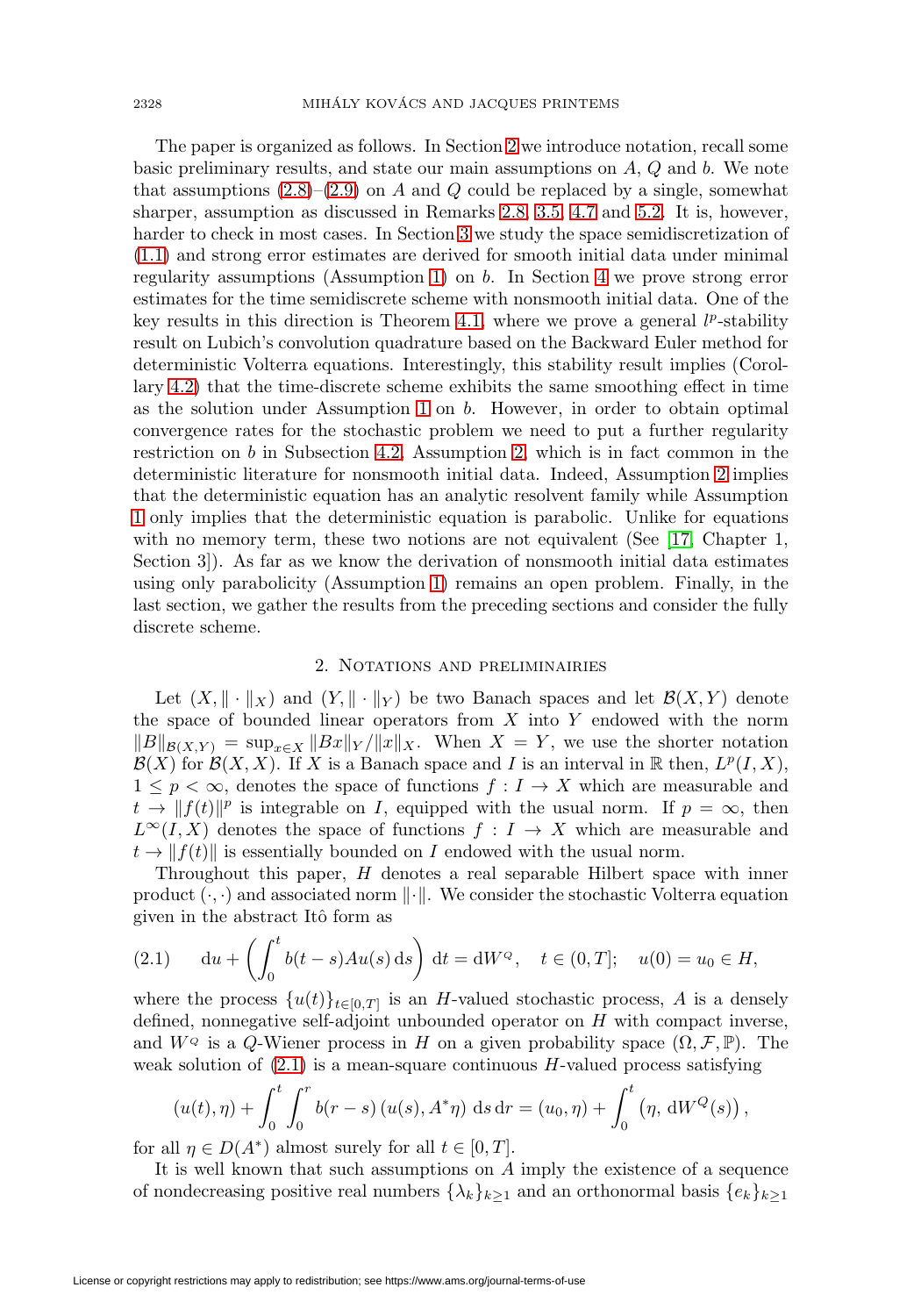of  $H$  such that

<span id="page-4-0"></span>(2.2) 
$$
Ae_k = \lambda_k e_k, \quad \lim_{k \to +\infty} \lambda_k = +\infty.
$$

We define classically, by means of the spectral decomposition of  $A$ , the domains  $D(A^s)$  of fractional powers  $s \in \mathbb{R}$  of A and we set

$$
||v||_s = ||A^{s/2}v||, \quad v \in D(A^{s/2}).
$$

Remark 2.1. We note that since A is nonnegative self-adjoint,  $-A$  generates an analytic contraction semigroup on H. Moreover, for any  $\theta < \pi$ , there exists  $M_{\theta} \geq 1$ such that the following holds:

$$
\|(zI + A)^{-1}\|_{\mathcal{B}(H)} \le \frac{M_{\theta}}{|z|}, \quad \text{for any } z \in \Sigma_{\theta},
$$

where  $\Sigma_{\theta} = \{z \in \mathbb{C} \backslash \{0\}, |\arg(z)| < \theta\}.$ 

Let  $\mathcal{L}_1(H)$  denote the set of nuclear operators from H to H; that is,  $T \in \mathcal{L}_1(H)$ if there are sequences  $\{a_j\}$ ,  $\{b_j\} \subset H$  with  $\sum_{j=1}^{\infty} ||a_j|| ||b_j|| < \infty$  and such that

$$
Tx = \sum_{j=1}^{\infty} (x, b_j)a_j, \quad x \in H.
$$

Sometimes these operators are referred to as trace class operators. For  $T \in \mathcal{L}_1(H)$ we define  $\text{Tr}(T)$ , the trace of T, by

$$
\text{Tr}(T) = \sum_{n=1}^{+\infty} (Be_n, e_n),
$$

where  $\{e_n\}$  is an orthonormal basis of H. This definition turns out to be independent of the choice basis. Furthermore, if  $L \in \mathcal{L}_1(H)$  and  $M \in \mathcal{B}(H)$ , then  $LM, ML \in \mathcal{L}_1(H)$  and

$$
Tr(LM) = Tr(ML).
$$

If L is also symmetric and nonnegative, then

<span id="page-4-1"></span>
$$
(2.4) \tTr(LM) \leq Tr(L) ||M||_{\mathcal{B}(H)}.
$$

Hilbert-Schmidt operators also play an important role in this paper. An operator  $L \in \mathcal{B}(H)$  is Hilbert-Schmidt if  $L^*L \in \mathcal{L}_1(H)$  or, equivalently,  $LL^* \in \mathcal{L}_1(H)$ . We denote by  $\mathcal{L}_2(H)$  the space of such operators. It is a Hilbert space under the norm

(2.5) 
$$
||L||_{\mathcal{L}_2(H)} = (\text{Tr}(L^*L))^{1/2} = (\text{Tr}(LL^*))^{1/2}.
$$

Our analysis will also use the Laplace transform. Let  $f : \mathbb{R}_+ \to H$  be subexponential; i.e., that for any  $\varepsilon > 0$  the function  $t \mapsto f(t)e^{-\varepsilon t}$  belongs to  $L^1(\mathbb{R}_+, H)$ . We define the Laplace transform of  $\hat{f}: \mathbb{C}_+ \to H$  by

$$
\widehat{f}(z) = \int_0^{+\infty} f(t)e^{-zt} dt, \quad \text{Re } z > 0,
$$

where we have used the same notation  $H$  for the complexification of  $H$ . We denote by  $\star$  the Laplace convolution product on [0, t] of two locally integrable subexponential functions  $f, g \in L^1_{loc}(\mathbb{R}_+, H)$  defined as

$$
(f \star g)(t) = \int_0^t f(t - s)g(s) \,ds.
$$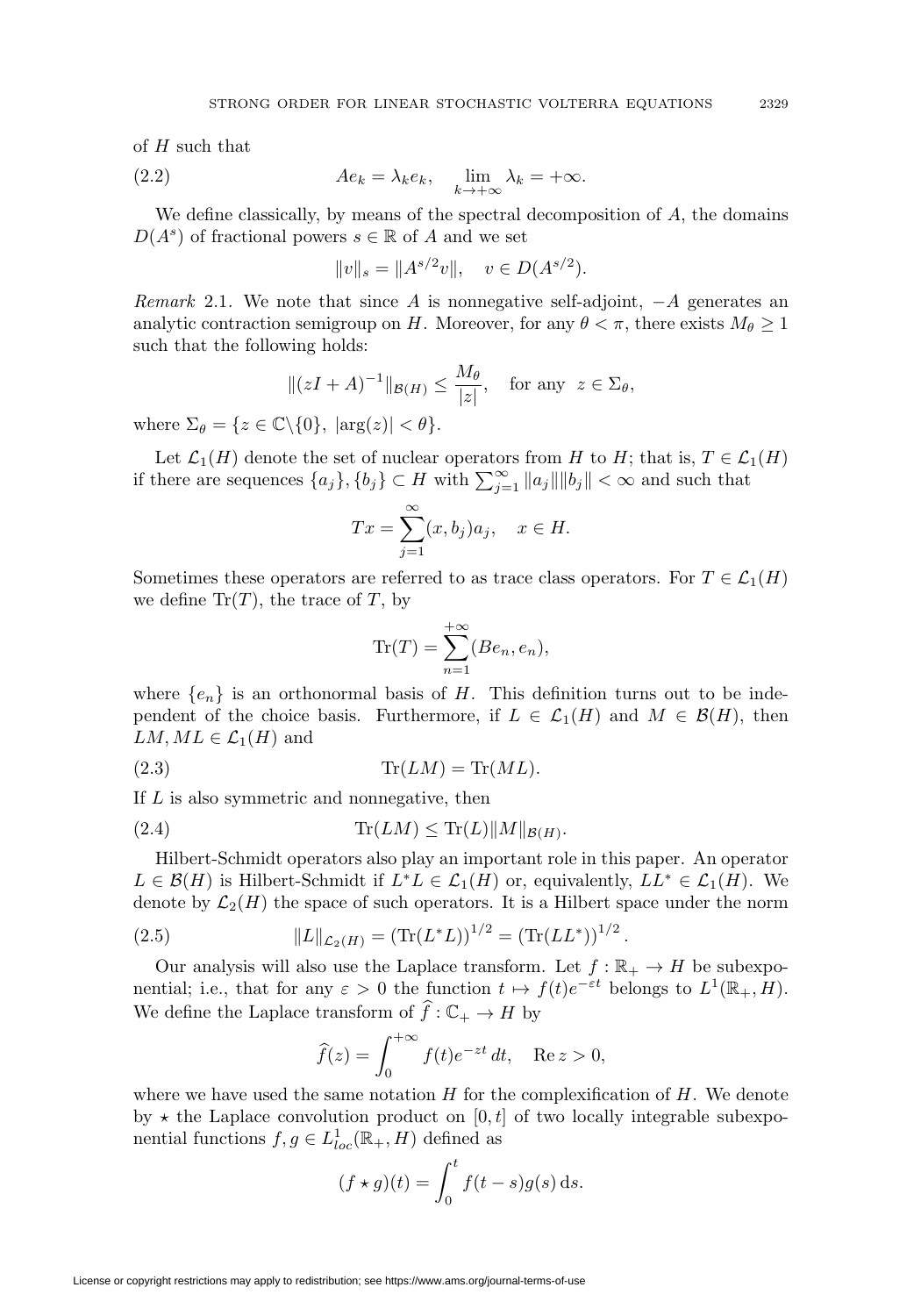It is well known that  $f \star g \in L^1_{loc}(\mathbb{R}_+, H)$  is subexponential and

$$
\widehat{f \star g}(z) = \widehat{f}(z)\,\widehat{g}(z), \quad \text{Re}\, z > 0.
$$

2.1. **Main assumptions.** Next we state the main assumptions concerning the kernel  $b$  and the operators  $A$  and  $Q$ , which will be used throughout this paper.

Regarding  $b$ , first note that property  $(1.2)$  can be characterized by means of the Laplace transform b of b. It is equivalent to say that  $\text{Re}(\tilde{b}(\lambda)) \geq 0$  for any  $\text{Re} \lambda > 0$ (see  $[15]$  or  $[17, page 38]$  $[17, page 38]$ ). Now it is clear that the positivity property  $(1.2)$  is not sufficient, in general, to ensure smoothing effects like [\(1.4\)](#page-1-4) when working with kernels that are more general than  $(1.3)$ . This is why, following [\[3\]](#page-20-10) and [\[14\]](#page-20-11), we will impose stronger conditions on b.

<span id="page-5-2"></span>**Assumption 1.** The kernel  $0 \neq b \in L^1_{loc}(\mathbb{R}_+),$  is 3-monotone; that is, b,  $-\dot{b}$  are nonnegative, nonincreasing, convex, and  $\lim_{t\to\infty} b(t)=0$ . Furthermore,

<span id="page-5-3"></span>(2.6) 
$$
\rho := 1 + \frac{2}{\pi} \sup \{ |\arg \hat{b}(\lambda)|, \text{ Re } \lambda > 0 \} \in (1, 2).
$$

In the special case of the Riesz kernel given in [\(1.3\)](#page-1-0) one can easily show that  $\rho = 1 + \beta$ . From now on we set  $\beta = \rho - 1$  with  $\rho$  defined by [\(2.6\)](#page-5-3).

Remark 2.2. It follows from [\[17,](#page-21-2) Proposition 3.10] that for 3-monotone and locally integrable kernels  $b$ , condition  $(2.6)$  is equivalent to

(2.7) 
$$
\lim_{t \to 0} \frac{\frac{1}{t} \int_0^t sb(s) \, ds}{\int_0^t -sb(s) \, ds} < +\infty.
$$

Also note that, by [\(2.6\)](#page-5-3), we have that  $\text{Re}(\widehat{b}(\lambda)) \geq 0$  for  $\text{Re } \lambda > 0$  and hence b satisfies [\(1.2\)](#page-1-2).

<span id="page-5-0"></span>For A and Q we suppose that there exists numbers  $\alpha > 0$  and  $\kappa \in \mathbb{R}$  such that (2.8)  $\text{Tr}(A^{-\alpha}) < +\infty$ ,

<span id="page-5-1"></span>(2.9) 
$$
A^{\kappa}Q \in \mathcal{B}(H), \quad \alpha - \frac{1}{\rho} < \kappa \le \alpha.
$$

2.2. **The nonhomogeneous deterministic problem.** Given  $f \in L^1([0,T];H)$ , Assumption [1](#page-5-2) together with the fact that A is positive and self-adjoint implies that the deterministic problem,

<span id="page-5-4"></span>(2.10) 
$$
\dot{u}(t) + \int_0^t b(t-s)Au(s) ds = f(t), \quad t \in (0,T], \quad u(0) = u_0 \in H,
$$

is well posed for all  $T > 0$ . Indeed, there exists a resolvent family  $\{S(t)\}_{t>0} \subset \mathcal{B}(H)$ which is strongly continuous for  $t \geq 0$ , differentiable for  $t > 0$  and uniformly bounded by 1; see [\[17,](#page-21-2) Corollary 1.2 and Corollary 3.3]. The unique mild solution of [\(2.10\)](#page-5-4) is given by the following variation of parameter formula [\[17,](#page-21-2) Proposition 1.2]

$$
u(t) = S(t)u_0 + \int_0^t S(t-s)f(s) ds, \ t \in [0, T].
$$

*Remark* 2.3. The positivity of the kernel b defined in  $(1.2)$ , together with the positivity of the operator A already allows for the construction of a unique solution to [\(2.10\)](#page-5-4) using an energy argument; see [\[17,](#page-21-2) Corollary 1.2]. Assumption [1](#page-5-2) gives further integrability and smoothing properties for  $\{S(t)\}_{t\geq0}$ .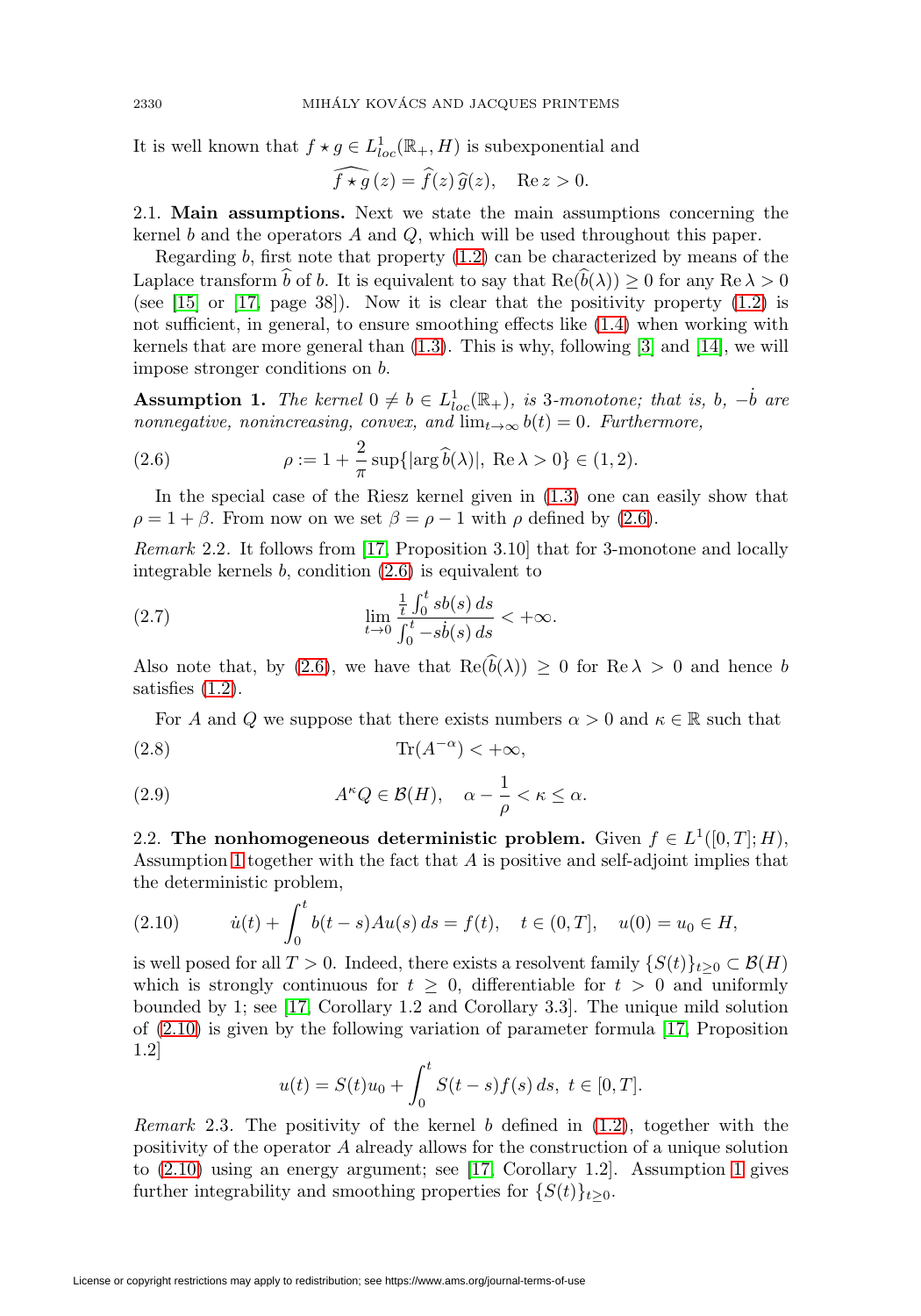Note that such a resolvent family does not satisfy the semi-group property because of the nonlocal feature of the memory term in [\(2.10\)](#page-5-4). Nevertheless, it can be written explicitly using the spectral decomposition [\(2.2\)](#page-4-0) of A as

(2.11) 
$$
S(t)v = \sum_{k=1}^{+\infty} s_k(t)(v, e_k)e_k,
$$

where the functions  $s_k(t)$  are the solutions of the ordinary differential equations

<span id="page-6-4"></span>(2.12) 
$$
s_k(t) + \lambda_k \int_0^t b(t-s)s_k(s) ds = 0, \quad s_k(0) = 1.
$$

The next proposition summarizes the main properties of the functions  $\{s_k\}_{k>1}$ .

<span id="page-6-1"></span>**Proposition 2.4.** Suppose that b satisfies Assumption [1](#page-5-2) and let  $\rho \in (1,2)$  as defined in [\(2.6\)](#page-5-3). Then  $\lim_{r\to\infty} s_k(r)=0$  for all  $k\geq 1$  and there exists  $C_0 > 0$  such that for any  $k \geq 1$ ,

<span id="page-6-0"></span>
$$
(2.13) \t\t\t\t ||s_k||_{L^{\infty}(\mathbb{R}_+)} \leq 1,
$$

$$
(2.14) \t\t\t ||\dot{s_k}||_{L^1(\mathbb{R}_+)} \leq C_0,
$$

- (2.15)  $||ts_k||_{L^1(\mathbb{R}_+)} \leq C_0 \lambda_k^{-1/\rho},$
- (2.16)  $||s_k||_{L^1(\mathbb{R}_+)} \leq C_0 \lambda_k^{-1/\rho}.$

*Proof.* Estimate  $(2.13)$  follows from [\[17,](#page-21-2) Corollary 1.2], inequalities  $(2.14)$  and  $(2.15)$ can be found in [\[14,](#page-20-11) Proposition 6] and estimate  $(2.16)$  is shown in [\[3,](#page-20-10) Lemma 3.1] where also the fact  $\lim_{r\to\infty} s_k(r) = 0$  for all  $k \ge 1$  is shown in the proof of the lemma. lemma.  $\Box$ 

Smoothing effects of the resolvent family  $\{S(t)\}_{t\geq0}$  when b satisfies Assumption [1](#page-5-2) can be now easily proved using Proposition [2.4.](#page-6-1)

<span id="page-6-5"></span>**Proposition 2.5.** Let b and  $\rho$  be as in Proposition [2.4](#page-6-1). Then for any  $t > 0$ , there exist constants  $C_0, C_1 > 0$  such that for any  $0 \le s \le 2/\rho$  and  $0 \le s' \le 2$ ,

<span id="page-6-3"></span>(2.17)  $||A^{s/2}S(t)||_{\mathcal{B}(H)} \leq C_0 t^{-s\rho/2}, \quad t > 0,$ 

$$
(2.18) \t\t ||A^{-s'/2}\dot{S}(t)||_{\mathcal{B}(H)} \leq C_1||b||_{L^1(0,t)}^{s'/2}t^{s'/2-1}, \quad t > 0.
$$

*Proof.* For any  $\delta \in (0,1)$  and any  $k \geq 1$ , Hölder's inequality, [\(2.14\)](#page-6-0) and [\(2.15\)](#page-6-0) yields

$$
\int_0^{+\infty} u^{\delta} |\dot{s}_k(u)| \, \mathrm{d}u = \int_0^{+\infty} u^{\delta} |\dot{s}_k(u)|^{\delta} |\dot{s}_k(u)|^{1-\delta} \, \mathrm{d}u
$$
  
\n
$$
\leq \left( \int_0^{+\infty} u |\dot{s}_k(u)| \, \mathrm{d}u \right)^{\delta} \left( \int_0^{+\infty} |\dot{s}_k(u)| \, \mathrm{d}u \right)^{1-\delta}
$$
  
\n
$$
\leq C_0 \, \lambda_k^{-\delta/\rho}.
$$

Note, that the previous final estimate also holds for  $\delta = 0, 1$  by [\(2.14\)](#page-6-0) and [\(2.15\)](#page-6-0). Then, since  $s_k(t) = -\int_t^{+\infty} u^{-\delta} u^{\delta} s_k(u) \, \mathrm{d}u$  as  $\lim_{r \to \infty} s_k(r) = 0$  for all  $k \ge 1$  by Proposition [2.4,](#page-6-1) we can conclude that

<span id="page-6-2"></span>(2.19) 
$$
|s_k(t)| \leq C_0 t^{-\delta} \lambda_k^{-\delta/\rho}, \quad t > 0, \quad \delta \in [0, 1].
$$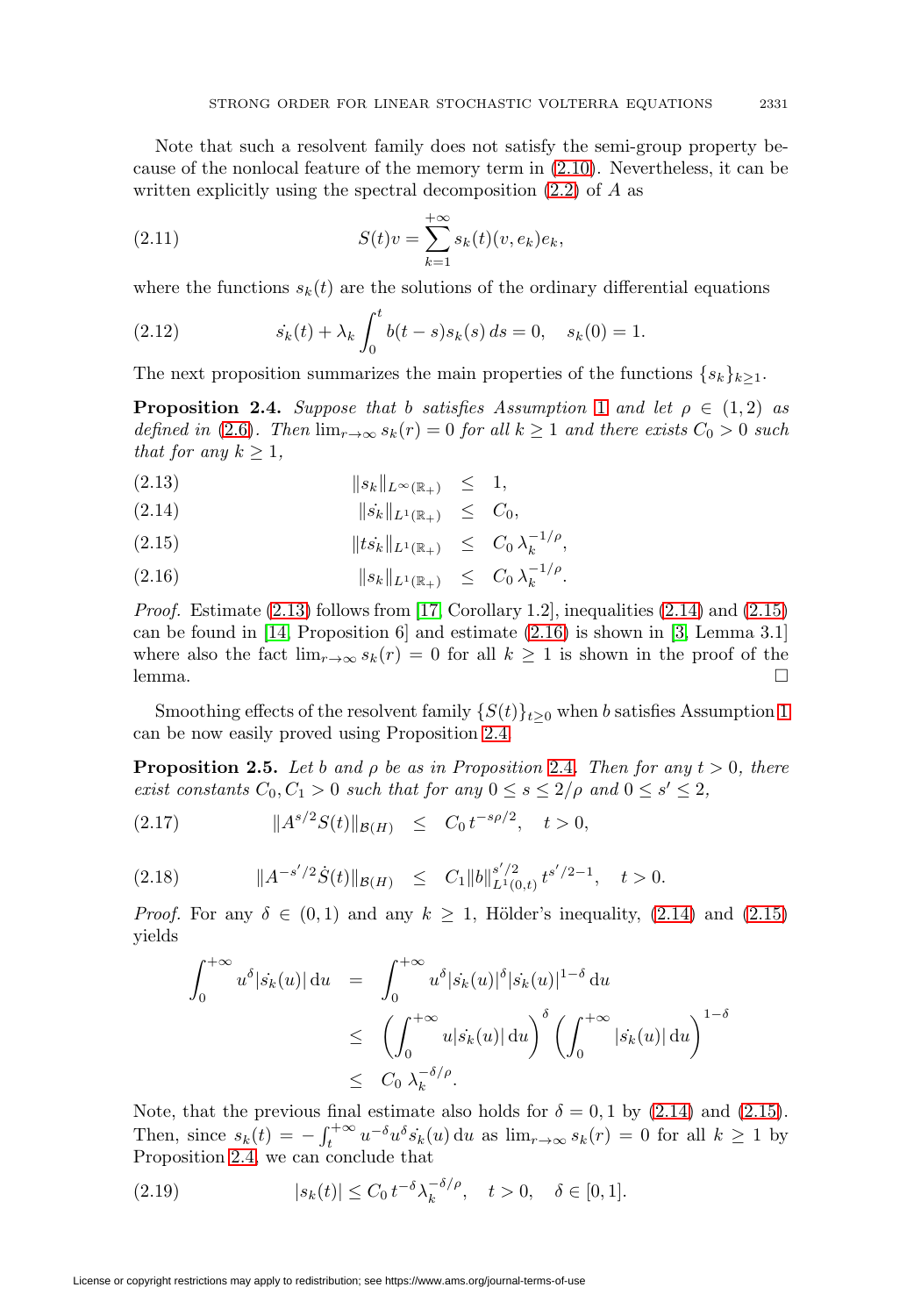Thus, for any  $s \in [0, 2/\rho]$  and  $x \in H$ , [\(2.19\)](#page-6-2) with  $0 \le \delta = \rho s/2 \le 1$  implies

$$
||A^{s/2}S(t)x||^2 = \sum_{k\geq 1} \lambda_k^s s_k(t)^2(x, e_k)^2 \leq C_0 t^{-\rho s/2} ||x||^2,
$$

which is  $(2.17)$ . To show  $(2.18)$ , we use [\[17,](#page-21-2) Corollary 3.3] which states that under Assumption [1](#page-5-2) and since 0 belongs to the resolvent set of A, there is  $M > 0$  such that

<span id="page-7-0"></span>(2.20) 
$$
\|\dot{S}(t)x\| \le Mt^{-1} \|x\|, \quad x \in H, \quad t > 0.
$$

On the other hand, we can bound  $\dot{S}(t)x$  for  $x \in D(A)$  as follows:

<span id="page-7-1"></span>(2.21) 
$$
\|\dot{S}(t)x\|^2 = \sum_{k\geq 1} (\dot{s}_k(t))^2 (x, e_k)^2
$$

$$
= \sum_{k\geq 1} \lambda_k^2 \left( \int_0^t b(t-s)s_k(s)ds \right)^2 (x, e_k)^2 \leq \|b\|_{L^1(0,t)}^2 \|Ax\|^2,
$$

where we have used  $(2.12)$  and  $(2.13)$ . Finally, interpolation between  $(2.20)$  and  $(2.21)$  yields  $(2.18)$ .

Remark 2.6. The estimate in [\(2.18\)](#page-6-3) does not provide an optimal rate, in fact, it is the worst case scenario, as further smoothing may come from  $||b||_{L^1(0,t)}$ . The rate can be improved if we impose further regularity assumptions on  $b$ . Indeed, if in addition, b satisfies Assumption [2](#page-16-1) from Subsection [4.2,](#page-16-0) then by [\(4.3\)](#page-13-1) and [\(4.8\)](#page-16-2) it follows that  $\hat{b}(\lambda) \sim \lambda^{1-\rho}$  as  $\lambda \to \infty$ . Thus, the nonnegativity of b implies that  $||b||_{L^1(0,t)} \leq Ct^{\rho-1}$  by a Tauberian theorem for the Laplace transform (see, for example, [\[22,](#page-21-3) Chapter V, Theorem 4.3]). Therefore, in this case, we get a sharper estimate

$$
||A^{-s'/2}\dot{S}(t)||_{\mathcal{B}(H)} \leq C_1 t^{\rho s'/2 - 1}, \quad t > 0, \ 0 \leq s' \leq 2.
$$

Nevertheless, the rate given in [\(2.18\)](#page-6-3) is sufficient for our needs when it is used in the deterministic error analysis for smooth initial data.

2.3. **The continuous stochastic problem.** Next we recall an existence result for the problem [\(2.1\)](#page-3-1) and, for the sake of completeness, we indicate a proof (see [\[3,](#page-20-10) Theorem 2.1] and we refer to [\[18\]](#page-21-4) for more general noise).

**Proposition 2.7.** Let A and Q satisfy  $(2.8)$ – $(2.9)$  and let b satisfy Assumption [1](#page-5-2). Then there exists a unique  $H$ -valued (Gaussian) weak solution u of  $(2.1)$  given by the variation of constants formula

<span id="page-7-2"></span>(2.23) 
$$
u(t) = S(t)u_0 + \int_0^t S(t-s) dW^{\mathcal{Q}}(s).
$$

Furthermore, the stochastic convolution term has a version whose trajectories are a.s.  $\theta$ -Hölder continuous for any  $\theta < (1 - \rho(\alpha - \kappa))/2$ .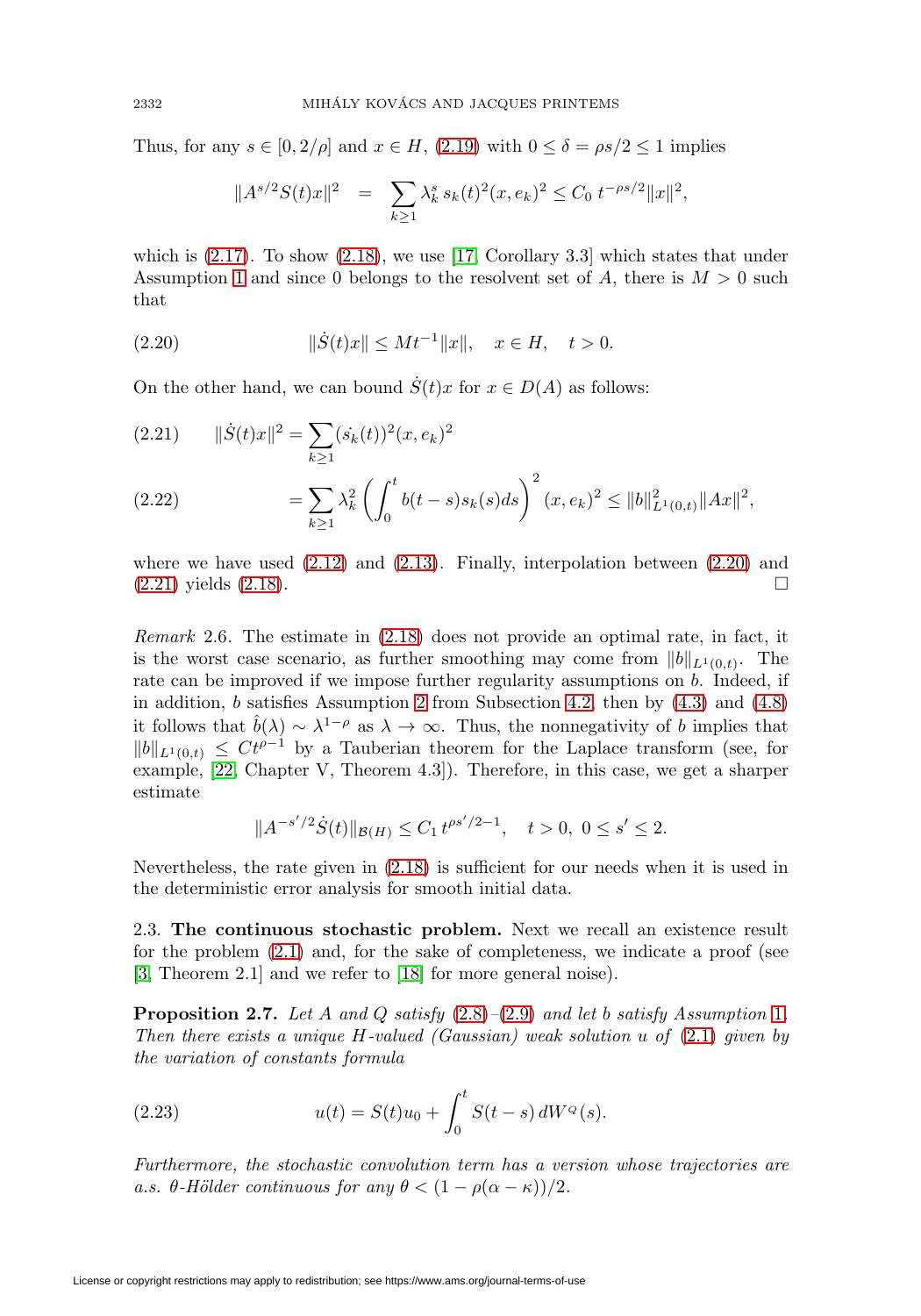Proof. Analogously to [\[4,](#page-20-12) Theorem 5.4], it is sufficient to show that the stochastic convolution is well defined. By Itô's isometry,

$$
\mathbb{E}\left\|\int_{0}^{t} S(t-s) dW^{q}(s)\right\|^{2} = \int_{0}^{t} \|S(t-s)Q^{1/2}\|_{\mathcal{L}_{2}(H)}^{2} ds
$$
  
\n
$$
= \int_{0}^{t} \sum_{i\geq 1} \|S(t-s)Q^{1/2}e_{i}\|^{2} ds
$$
  
\n
$$
= \int_{0}^{t} \sum_{i,j\geq 1} (S(t-s)Q^{1/2}e_{i}, e_{j})^{2} ds
$$
  
\n
$$
= \sum_{j\geq 1} \sum_{i\geq 1} \left(\int_{0}^{t} s_{j}^{2}(t-s) ds\right) (Q^{1/2}e_{i}, e_{j})^{2} ds
$$
  
\n
$$
\leq C_{0} \sum_{j\geq 1} \sum_{i\geq 1} \lambda_{j}^{-1/2} (Q^{1/2}e_{i}, e_{j})^{2}
$$
  
\n
$$
= C_{0} \|A^{-1/(2\rho)} Q^{1/2} \|_{\mathcal{L}_{2}(H)}^{2},
$$

where we have used Parseval's identity,  $(2.13)$  and  $(2.16)$ . By  $(2.9)$  we have that  $-1/\rho - \kappa < -\alpha$ , and thus also using [\(2.4\)](#page-4-1),

$$
||A^{-1/(2\rho)}Q^{1/2}||_{\mathcal{L}_2(H)}^2 = \text{Tr}(A^{-1/\rho}Q) = \text{Tr}(A^{-1/\rho - \kappa}A^{\kappa}Q)
$$
  
 
$$
\leq \text{Tr}(A^{-1/\rho - \kappa})||A^{\kappa}Q||_{\mathcal{B}(H)}^2 \leq \text{Tr}(A^{-\alpha})||A^{\kappa}Q||_{\mathcal{B}(H)}.
$$

Finally, the proof of the Hölder regularity in time of  $u$  uses similar techniques and is omitted.  $\Box$ 

<span id="page-8-0"></span>Remark 2.8. Note that assumptions  $(2.8)$ – $(2.9)$  are stronger than the minimal assumption  $||A^{-1/(2\rho)}Q^{1/2}||_{\mathcal{L}^2(H)} < +\infty$  needed for the existence of a mean squared continuous solution. One can replace  $(2.8)$ – $(2.9)$  by

$$
||A^{(s-\frac{1}{\rho})/2}Q^{1/2}||_{\mathcal{L}^2(H)} < +\infty
$$

<span id="page-8-1"></span>for some  $s > 0$  as a single main assumption on A and Q and obtain Hölder regularity of order less than  $\min(\frac{1}{2}, \frac{\rho s}{2})$ .

### 3. Space discretization

In this section we discretize [\(2.1\)](#page-3-1) in space by a standard piecewise continuous finite element method. We refer to the monograph [\[19\]](#page-21-5) for further details on finite elements. We shall derive strong error estimates for the spatially semidiscrete problem for smooth initial data only imposing Assumption [1](#page-5-2) on b. We will see later that for time discretization and also for the fully discrete scheme, we have to put further restrictions on b. Let  $\{\mathcal{T}_h\}_{0 < h < 1}$  denote a family of triangulations of D, with mesh size  $h > 0$  and consider finite element spaces  $\{V_h\}_{0 \leq h \leq 1}$ , where  $V_h \subset H_0^1(\mathcal{D})$ consists of continuous piecewise linear functions vanishing at the boundary of D. In order to derive the finite element formulation we look for a  $V_h$ -valued process  $u_h$ such that

$$
\begin{cases} (du_h(t), \chi) + \int_0^t b(t-s)(\nabla u_h(t), \nabla \chi) ds dt = (dW^Q(t), \chi), \ \chi \in V_h, \ t > 0, \\ (u_h(0), \chi) = (u_0, \chi). \end{cases}
$$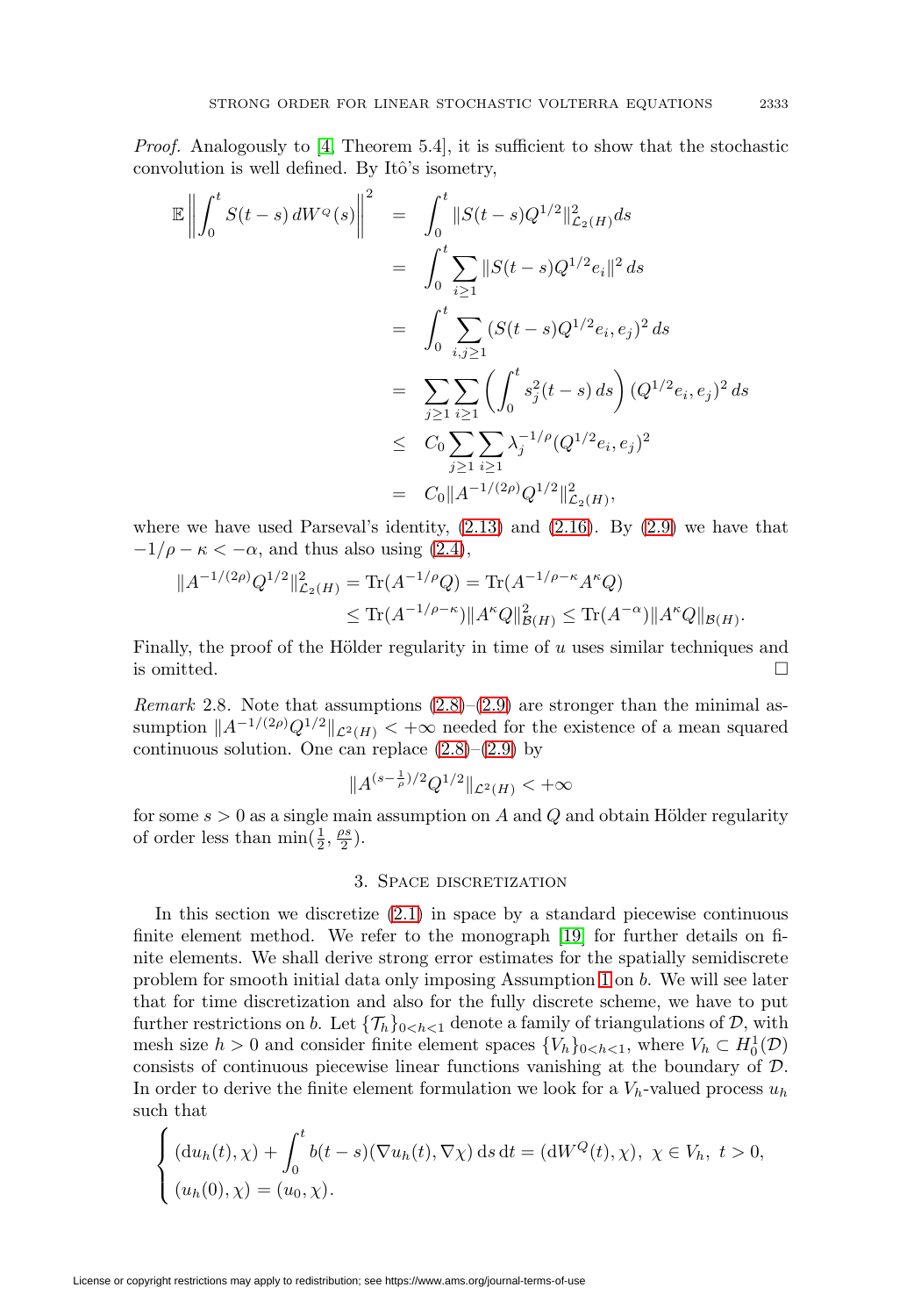We introduce the "discrete Laplacian"

<span id="page-9-0"></span>(3.1) 
$$
A_h: V_h \to V_h, \quad (A_h \psi, \chi) = (\nabla \psi, \nabla \chi), \quad \psi, \chi \in V_h,
$$

and the orthogonal projector

$$
P_h: H \to V_h, \quad (P_h f, \chi) = (f, \chi), \quad \chi \in V_h.
$$

It is clear that the operator  $A_h$  is a positive definite bounded operator on  $V_h$ . Let us note also that using the definition  $(3.1)$  of  $A<sub>h</sub>$ , the following uniform inequality can be easily derived:

(3.2) 
$$
||A_h^{-1/2} P_h x|| \le ||A^{-1/2} x||, \quad x \in H.
$$

Then, using the  $L_2$ -stability of  $P_h$  and some interpolation theory, we also have that

<span id="page-9-1"></span>(3.3) 
$$
||A_h^{-\delta} P_h x|| \le ||A^{-\delta} x||, \quad \delta \in [0, \frac{1}{2}], \quad x \in H.
$$

Similarly to  $-A$ , the operator  $-A_h$  generates an analytic contraction semigroup on  $V<sub>h</sub>$  and satisfies the uniform resolvent estimate

$$
||z(z + A_h)^{-1}P_h|| = ||zR(z, A_h)P_h|| \le M_\phi,
$$

for  $z \in \Sigma_{\phi} = \{z \in \mathbb{C} : |\arg(z)| < \phi < \pi\}$ . Since  $A_h R(z, A_h) = I - zR(z, A_h)$ , it follows that

<span id="page-9-3"></span>(3.4) 
$$
||A_h R(z, A_h) P_h||_{\mathcal{B}(H)} \leq M_\phi + 1, \quad z \in \Sigma_\phi.
$$

Then we can rewrite the spatially semidiscrete problem in the same form as the original one as

(3.5) 
$$
\begin{cases} \mathrm{d}u_h + \left( \int_0^t b(t-s) A_h u_h(s) \, \mathrm{d}s \right) \, \mathrm{d}t = P_h \, \mathrm{d}W^Q(t), \quad t > 0, \\ u_h(0) = P_h u_0. \end{cases}
$$

Similarly to the original problem the weak solution is given by

$$
u_h(t) = S_h(t)P_h u_0 + \int_0^t S_h(t-s)P_h \,dW^Q(s),
$$

where the resolvent family  $\{S_h(t)\}_{t\geq 0}$  can be written explicitly as

$$
S_h(t)P_h u_0 = \sum_{k=1}^{\infty} s_{h,k}(t) (u_0, e_{h,k})e_{h,k}.
$$

Here  $(\lambda_{h,k}, e_{h,k})$  are the eigenpairs of  $A_h$  and  $s_{h,k}(t)$  are the solution of the ODEs

$$
\dot{s}_{h,k}(t) + \lambda_{h,k} \int_0^t b(t-s) s_{h,k}(s) \, ds = 0, \ s_{h,k}(0) = 1.
$$

We have the following stability result.

<span id="page-9-2"></span>**Lemma 3.[1](#page-5-2).** If b satisfies Assumption 1, then for some  $C > 0$ ,

$$
\int_0^t \|S(s)x\|^2 \, \mathrm{d}s \le C \|x\|_{-\frac{1}{\rho}}^2, \ t > 0
$$

and

$$
\int_0^t \|S_h(s)P_hx\|^2 \, \mathrm{d} s \le C \|x\|_{-\frac{1}{\rho}}^2, \ t > 0, \ h > 0.
$$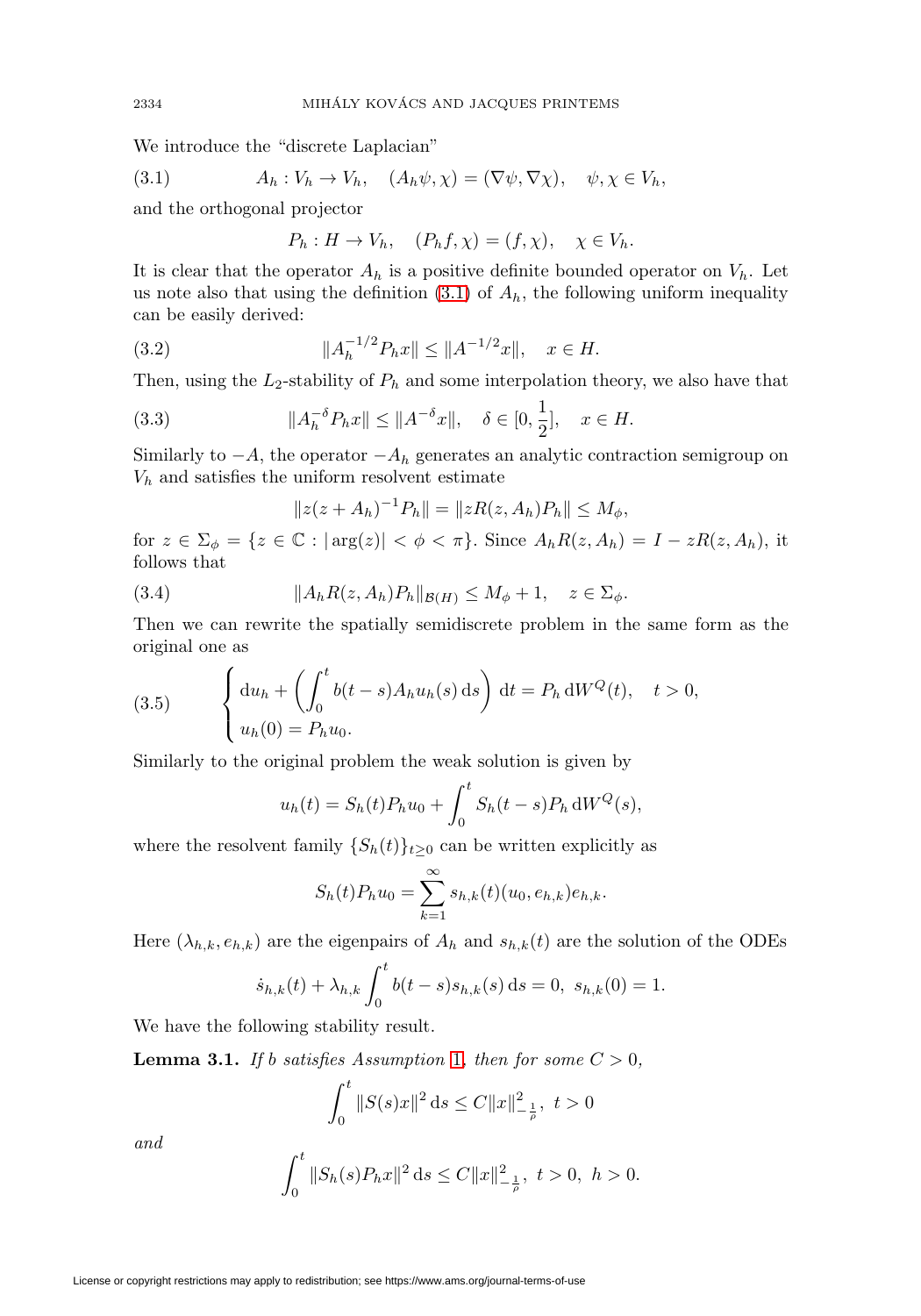*Proof.* We have, by  $(2.13)$  and  $(2.16)$ , that

$$
\int_0^t ||S(s)x||^2 ds = \sum_{k=1}^\infty \int_0^t s_k^2(s) ds (x, e_k)^2
$$
  

$$
\leq \sum_{k=1}^\infty ||s_k||_{L^\infty(\mathbb{R}_+)} ||s_k||_{L^1(\mathbb{R}_+)} (x, e_k)^2 \leq C_0 \sum_{k=1}^\infty \lambda_k^{-1/\rho} (x, e_k)^2 = C_0 ||x||_{-\frac{1}{\rho}}^2.
$$

As the constants in [\(2.13\)](#page-6-0) and [\(2.16\)](#page-6-0) do not depend on  $\lambda_k$ , we similarly obtain

$$
\int_0^t \|S_h(s)P_hx\|^2 ds \le C_0 \|A_h^{-1/2\rho}P_hx\|^2.
$$

Finally, since  $-1/2 < -1/2\rho < -1/4$ , using [\(3.3\)](#page-9-1) with  $\delta = 1/(2\rho)$ , completes the  $\Box$ 

The error analysis is based on the Ritz projection

$$
R_h: H_0^1(\mathcal{D}) \to V_h, \quad (\nabla R_h v, \nabla \chi) = (\nabla v, \nabla \chi), \ v \in H_0^1(\mathcal{D}), \ \chi \in V_h.
$$

In particular, we assume that  $R_h$  satisfies the error bound

<span id="page-10-0"></span>(3.6) 
$$
||R_h v - v|| \leq Ch^{\gamma} ||v||_{\gamma}, \ v \in D(A^{\gamma/2}), \ 1 \leq \gamma \leq 2.
$$

This puts some restriction on the domain  $D$  but it is satisfied for convex polygonal domains, for instance.

Next we prove an  $L^2((0,\infty),H)$  error estimate for the space semidiscretization of the deterministic problem. It is an extension of the result in [\[2\]](#page-20-13) where the special kernel  $b(t) = \frac{1}{\Gamma(\beta)} e^{-t} t^{\beta - 1}$  was considered.

<span id="page-10-3"></span>**Proposition 3.2.** If b satisfies Assumption [1](#page-5-2) and [\(3.6\)](#page-10-0) holds, then

$$
\int_0^\infty \|S(t)x - S_h(t)P_hx\|^2 dt \le Ch^{2s} \|x\|_{s-\frac{1}{\rho}}^2, \ 0 \le s \le 2.
$$

Proof. It follows from Lemma [3.1](#page-9-2) that

<span id="page-10-1"></span>
$$
(3.7) \int_0^t \|(S(s) - S_h(s)P_h)x\|^2 ds \le 2 \int_0^t \|S(s)x\|^2 + \|S_h(s)P_hx\|^2 ds \le C \|x\|_{-\frac{1}{\rho}}^2.
$$

To prove an error estimate of optimal order we set

$$
e(t) := S(t)x - S_h(t)P_hx := v(t) - v_h(t)
$$
  
=  $v(t) - P_hv(t) + P_hv(t) - v_h(t) := \rho(t) + \theta(t).$ 

For  $\rho$ , using the best approximation property of  $P_h$ , we obtain by Lemma [3.1](#page-9-2) and [\(3.6\)](#page-10-0) that

<span id="page-10-2"></span>(3.8) 
$$
\int_0^\infty \|\rho(t)\|^2 dt \le \int_0^\infty \|(R_h - I)v(t)\|^2 dt \le Ch^4 \|x\|_{2-\frac{1}{\rho}}^2.
$$

In a standard way one derives an equation for  $\theta$  which reads

$$
\begin{cases} \dot{\theta}(t) + \int_0^t b(t-s)A_h\theta(s) ds = A_h P_h \int_0^t b(t-s)(R_h - I)v(s) ds, \ t > 0, \\ \theta(0) = 0. \end{cases}
$$

Taking Laplace transforms of both sides yields

 $z\theta(z) + b(z)A_h\theta(z) = A_hP_h(R_h - I)\hat{v}(z)b(z).$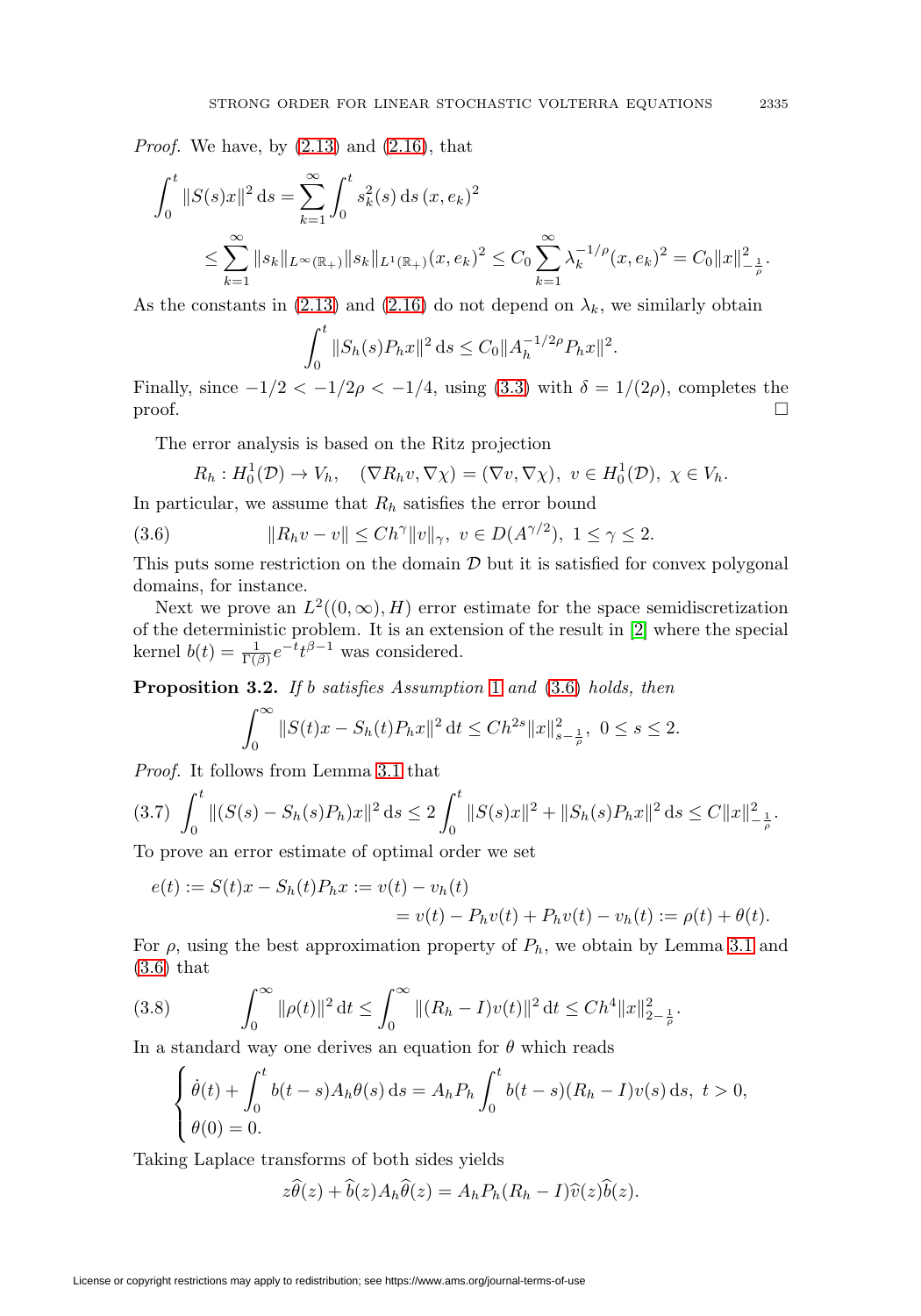Therefore,

<span id="page-11-0"></span>(3.9) 
$$
\widehat{\theta}(z) = A_h R(\frac{z}{\widehat{b}(z)}, A_h) P_h (R_h - I) \widehat{v}(z).
$$

It can be shown that  $\hat{b}$  extends continuously to  $i\mathbb{R} \setminus \{0\}$ ; see, for example, [\[14\]](#page-20-11). Therefore, using [\(2.6\)](#page-5-3), it follows that  $\frac{ik}{\hat{b}(ik)} \in \Sigma_{\phi}$ ,  $k \in \mathbb{R} \setminus \{0\}$ , with  $\phi < \pi$ . Thus,  $||A_h R(\frac{ik}{\hat{b}(ik)}, A_h)P_h||_{\mathcal{B}(H)} \leq (M_{\phi}+1)$  by [\(3.4\)](#page-9-3). Therefore, setting  $z = ik, k \in \mathbb{R} \setminus \{0\},$ in [\(3.9\)](#page-11-0) and using the isometry property of the Fourier transform we obtain, by Lemma [3.1](#page-9-2) and  $(3.6)$ , that

<span id="page-11-1"></span>
$$
(3.10) \qquad \int_0^\infty \|\theta(t)\|^2 \, \mathrm{d}t \le (M_\phi + 1) \int_0^\infty \|(R_h - I)v(t)\|^2 \, \mathrm{d}t \le Ch^4 \|x\|_{2 - \frac{1}{\rho}}^2.
$$

Interpolation using  $(3.7), (3.8),$  $(3.7), (3.8),$  $(3.7), (3.8),$  $(3.7), (3.8),$  and  $(3.10)$  yields

$$
\int_0^\infty \|e(t)\|^2 dt \le 2 \int_0^\infty \left( \|\rho(t)\|^2 + \|\theta(t)\|^2 \right) dt \le Ch^{2s} \|x\|_{s-\frac{1}{\rho}}^2, \ 0 \le s \le 2.
$$
  $\Box$   
Next, using the error analysis from [13], we have the following pointwise smooth

data estimate for the spatially semidiscrete scheme.

<span id="page-11-2"></span>**Proposition 3.3.** If b satisfies Assumption [1](#page-5-2) and [\(3.6\)](#page-10-0) holds, then for every  $\epsilon > 0$ there is  $C = C(T, \epsilon)$  such that

$$
||S(t)x - S_h(t)P_hx|| \le Ch^s ||x||_{s(1+\epsilon)}, \ 0 \le s \le 2, \ t \in [0,T].
$$

*Proof.* As already observed, Assumption [1](#page-5-2) implies that  $b$  is a positive definite kernel. Therefore, by [\[13,](#page-20-0) Theorem 2.1], it follows that

$$
||S(t)x - S_h(t)P_hx|| \le Ch^2 \left( ||x||_2 + \int_0^t ||\dot{S}(s)x||_2 ds \right).
$$

Proposition [2.5](#page-6-5) implies that

<span id="page-11-3"></span>(3.11) 
$$
\int_0^t \|\dot{S}(s)x\|_2 ds = \int_0^t \|A^{-\epsilon}\dot{S}(s)A^{1+\epsilon}x\| ds \le C(T,\epsilon) \|x\|_{2+2\epsilon}.
$$

Finally, since  $||S(t) - S_h(t)P_h||_{\mathcal{B}(H)} \leq 2$ , interpolation finishes the proof.  $\Box$ 

**Theorem 3.4.** Let A and Q satisfy  $(2.8)$ – $(2.9)$  and let b satisfy Assumption [1](#page-5-2). If  $\mathbb{E} \|u_0\|_{\nu(1+\epsilon)}^2 < \infty$  and [\(3.6\)](#page-10-0) holds, then there is  $C = C(T, \epsilon, \nu)$  such that

$$
\left(\mathbb{E}\|u(t)-u_h(t)\|^2\right)^{1/2} \le Ch^{\nu}, \ \nu \le \frac{1}{\rho}-\alpha+\kappa, \ t \in [0,T].
$$

Proof. By the variation of constants formula,

$$
u(t) - uh(t) = S(t)x - Sh(t)x + \int_0^t (S(t - s) - Sh(t - s)Ph) dWQ(s).
$$

Thus,

$$
\mathbb{E}||u(t) - u_h(t)||^2 \le 2\mathbb{E}||S(t)x - S_h(t)x||^2
$$
  
+ 
$$
2\mathbb{E}||\int_0^t (S(t-s) - S_h(t-s)P_h) dW^Q(s)||^2 := e_1 + e_2.
$$

It follows from Proposition [3.3](#page-11-2) that

$$
e_1 \leq Ch^{2\nu} \mathbb{E} \|u_0\|_{\nu(1+\epsilon)}^2.
$$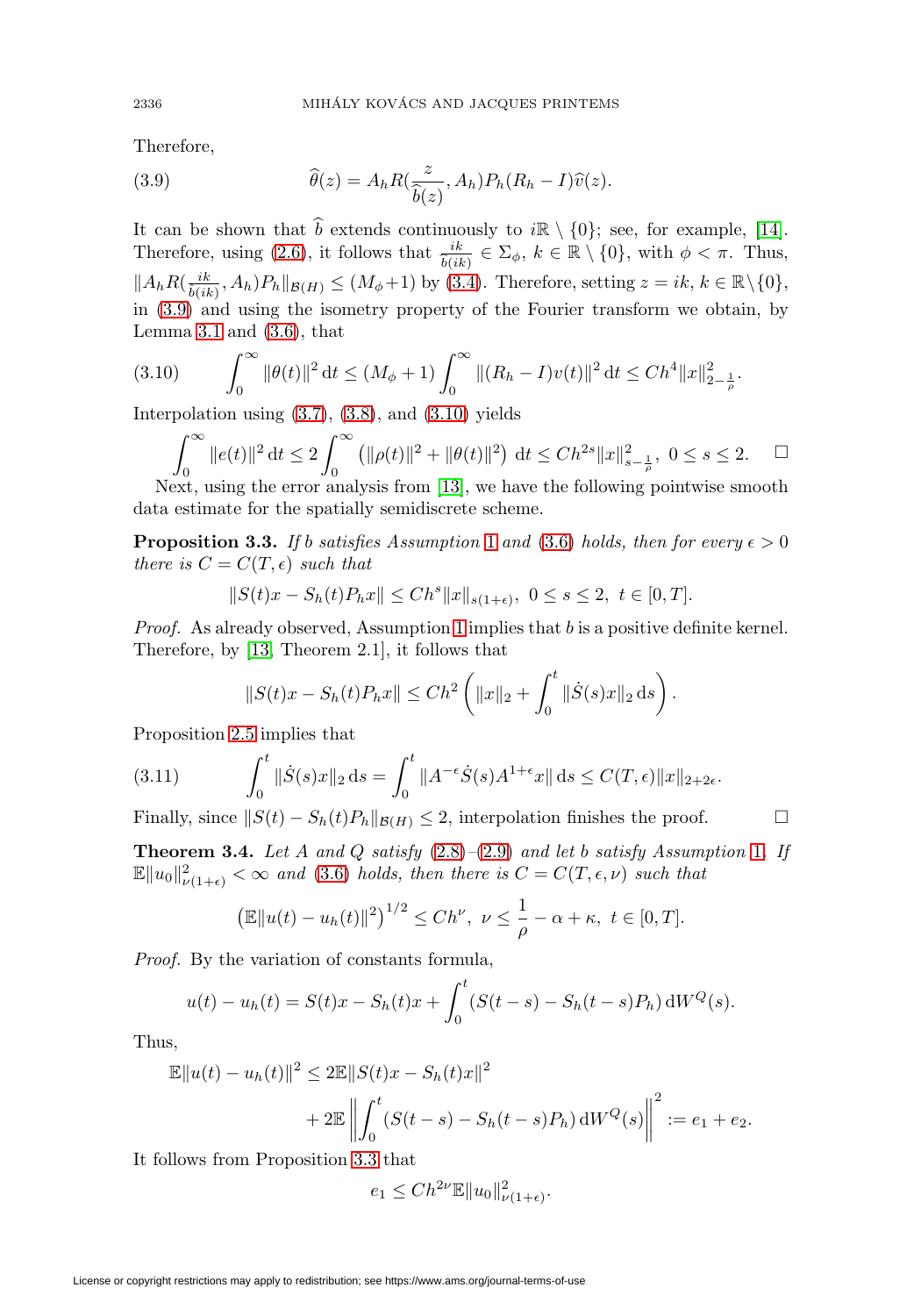To bound  $e_2$  we use Itô's isometry and Proposition [3.2](#page-10-3) to obtain

<span id="page-12-1"></span>
$$
e_2 = \mathbb{E} \left\| \int_0^t (S(t-s) - S_h(t-s)P_h) dW^Q(s) \right\|^2
$$
  
\n
$$
= \int_0^t \|(S(t-s) - S_h(t-s)P_h)Q^{1/2}\|_{\mathcal{L}_2(H)}^2 ds
$$
  
\n(3.12)  
\n
$$
= \sum_{k=1}^\infty \int_0^t \|(S(s) - S_h(s)P_h)Q^{1/2}e_k\|^2 ds
$$
  
\n
$$
\leq Ch^{2\nu} \sum_{k=1}^\infty \|A^{(\nu - \frac{1}{\rho})/2}Q^{1/2}e_k\|^2 = Ch^{2\nu} \|A^{(\nu - \frac{1}{\rho})/2}Q^{1/2}\|_{\mathcal{L}_2(H)}^2
$$
  
\n
$$
= Ch^{2\nu} \text{Tr}(A^{\nu - \frac{1}{\rho}}Q) \leq Ch^{2\nu} \text{Tr}(A^{\nu - \frac{1}{\rho} - \kappa}) \|A^\kappa Q\|.
$$

<span id="page-12-0"></span>Remark 3.5. In particular, if  $Q = I$ , then  $d = 1$ ,  $\kappa = 0$  and  $\alpha > \frac{1}{2}$  whence  $\nu < \frac{1}{\rho} - \frac{1}{2}$ . Also, note that it is clear from the proof that instead of  $(2.8)$ – $(2.9)$  we could assume that  $||A^{(\nu-\frac{1}{\rho})/2}Q^{1/2}||_{\mathcal{L}_2(H)} < \infty$  and get a convergence rate of order  $\nu$ . Then, for trace class noise; that is, when  $\text{Tr}(Q) < \infty$  we can take  $\nu = \frac{1}{\rho}$ .

We end this section by showing that the above error estimate is optimal in the sense that it corresponds to the spatial regularity of the solution.

**Theorem 3.6.** Let A and Q satisfy  $(2.8)$  – $(2.9)$  and let  $\nu = \frac{1}{\rho} - \alpha + \kappa$ , or, let  $||A^{(\nu-\frac{1}{\rho})/2}Q^{1/2}||_{\mathcal{L}_2(H)} \leq \infty$  $||A^{(\nu-\frac{1}{\rho})/2}Q^{1/2}||_{\mathcal{L}_2(H)} \leq \infty$  $||A^{(\nu-\frac{1}{\rho})/2}Q^{1/2}||_{\mathcal{L}_2(H)} \leq \infty$  for some  $\nu \geq 0$ . If b satisfies Assumption 1 and  $\mathbb{E} \|u_0\|_{\nu}^2 < \infty$ , then  $\mathbb{E} \|u(t)\|_{\nu}^2 \leq C$  for some  $C > 0$  for all  $t \geq 0$ .

*Proof.* It follows by Itô's isometry and the fact that  $||S(t)|| \le 1$  that

$$
\mathbb{E} \|u(t)\|_{\nu}^2 \le 2 \mathbb{E} \|u_0\|_{\nu}^2 + 2 \int_0^t \|A^{\nu/2} S(s) Q^{1/2}\|_{\mathcal{L}_2(H)}^2 ds.
$$

Let  $(e_k, \lambda_k)$  be the eigenpairs of A. Then, by monotone convergence, the selfadjointness of A and S, and Proposition [2.4,](#page-6-1) it follows that

$$
\int_{0}^{t} \|A^{\nu/2}S(s)Q^{1/2}\|_{\mathcal{L}_{2}(H)}^{2}ds = \sum_{k=1}^{\infty} \int_{0}^{t} \|A^{\nu/2}S(s)Q^{1/2}e_{k}\|^{2} ds
$$
\n
$$
= \sum_{j,k=1}^{\infty} \int_{0}^{t} (A^{\nu/2}S(s)Q^{1/2}e_{k}, e_{j})^{2} ds = \sum_{j,k=1}^{\infty} \int_{0}^{t} (Q^{1/2}e_{k}, S(s)A^{\nu/2}e_{j})^{2} ds
$$
\n
$$
= \sum_{j,k=1}^{\infty} (Q^{1/2}e_{k}, \lambda_{j}^{n/2}e_{j})^{2} \int_{0}^{t} s_{j}^{2}(s) ds
$$
\n
$$
\leq \sum_{j,k=1}^{\infty} (Q^{1/2}e_{k}, \lambda_{j}^{\nu/2}e_{j})^{2} \|s_{j}\|_{L^{\infty}(\mathbb{R}_{+})} \|s_{j}\|_{L^{1}(\mathbb{R}_{+})}
$$
\n
$$
\leq C_{0} \sum_{j,k=1}^{\infty} (Q^{1/2}e_{k}, \lambda_{j}^{\nu/2}e_{j})^{2} \lambda_{j}^{-1/\rho} = C_{0} \sum_{j,k=1}^{\infty} (Q^{1/2}e_{k}, \lambda_{j}^{\nu/2-\frac{1}{2\rho}}e_{j})^{2}
$$
\n
$$
= C_{0} \|A^{(\nu-\frac{1}{\rho})/2} Q^{1/2} \|_{\mathcal{L}_{2}(H)}^{2} \leq C_{0} \text{Tr}(A^{\nu-\frac{1}{\rho}-\kappa}) \|A^{\kappa}Q\|_{\mathcal{B}(H)}^{2}.
$$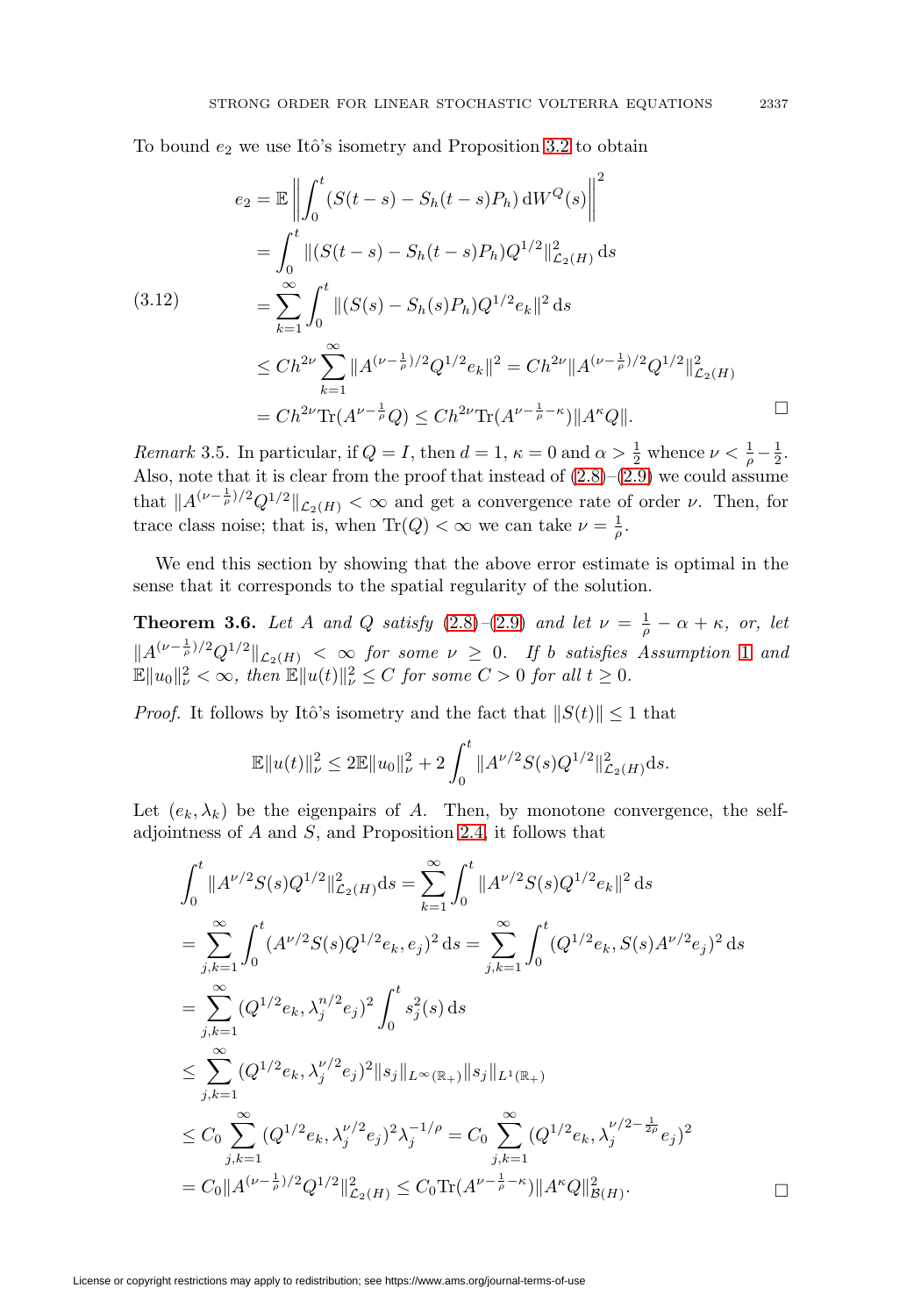## 4. TIME DISCRETIZATION

<span id="page-13-0"></span>Time discretization is achieved via a classical implicit Euler scheme and, con-cerning the convolution in time, via a quadrature rule based on [\(1.7\)](#page-2-0). Let  $\Delta t > 0$ and we set  $t_n = n \Delta t$  for any integer  $n \geq 0$ . We look for an approximation  $u_n$  of  $u(t_n)$  defined by the recurrence

<span id="page-13-2"></span>(4.1) 
$$
u_n - u_{n-1} + \Delta t \left( \sum_{k=1}^n \omega_{n-k} A u_k \right) = W^{\mathcal{Q}}(t_n) - W^{\mathcal{Q}}(t_{n-1}), \quad n \ge 1,
$$

with initial condition  $u_0 = u(0)$ . We recall that the coefficients  $\{\omega_k\}_{k>0}$  of the quadrature are chosen such that

<span id="page-13-4"></span>(4.2) 
$$
\sum_{k=0}^{+\infty} \omega_k z^k = \widehat{b}\left(\frac{1-z}{\Delta t}\right), \quad |z| < 1.
$$

Let us note that thanks to [\[14,](#page-20-11) estimate (3.6)], we have the lower bound for  $\omega_0$ ,

<span id="page-13-1"></span>(4.3) 
$$
\omega_0 = \widehat{b}(1/\Delta t) \ge c\Delta t^{\rho-1}, \ \Delta t < 1,
$$

where  $\rho \in (1, 2)$  is defined in  $(2.6)$ .

In the sequel we derive a discrete mild formulation (variation of constants formula) for [\(4.1\)](#page-13-2). This formulation cannot be made easily explicit as a function of the operators  $A, Q$  and the kernel  $b$ , because of the memory effect in the drift. First consider the deterministic algorithm

(4.4) 
$$
v_n - v_{n-1} + \Delta t \left( \sum_{k=1}^n \omega_{n-k} \, Av_k \right) = 0, \quad n \ge 1; \quad v_0 = x.
$$

Taking the z-transform, using the notation

$$
\hat{V}(z) = \sum_{k=0}^{\infty} v_k z^k \text{ and } \hat{\omega}(z) = \sum_{k=0}^{\infty} \omega_k z^k,
$$

we get

$$
\hat{V}(z) - x - z\hat{V}(z) + \Delta t \hat{\omega}(z)A(\hat{V}(z) - x) = 0.
$$

Thus,

$$
\hat{V}(z) = (I + \Delta t \hat{\omega}(z)A)((1 - z)I + \Delta t \hat{\omega}(z)A)^{-1}x := \hat{B}(z)x,
$$

where

$$
\hat{B}(z)x = \sum_{k=0}^{\infty} B_k x z^k.
$$

This means that  $v_k = B_k x$ ,  $k = 0, 1, \dots$ . Note that  $B_0 = \hat{B}(0) = I$ . For the stochastic equation it will be useful to rewrite  $B(z)x$  as

<span id="page-13-3"></span>
$$
\hat{B}(z)x = ((1 - z)I + \hat{\omega}(z)\Delta t A)^{-1}(I + \hat{\omega}(z)\Delta t A)x \n= ((1 - z)I + \hat{\omega}(z)\Delta t A)^{-1}x + \hat{\omega}(z)\Delta t A((1 - z)I + \hat{\omega}(z)\Delta t A)^{-1}x \n= ((1 - z)I + \hat{\omega}(z)\Delta t A)^{-1}x - (1 - z)((1 - z)I + \hat{\omega}(z)\Delta t A)^{-1}x + x \n= (z((1 - z)I + \hat{\omega}(z)\Delta t A)^{-1} + I)x.
$$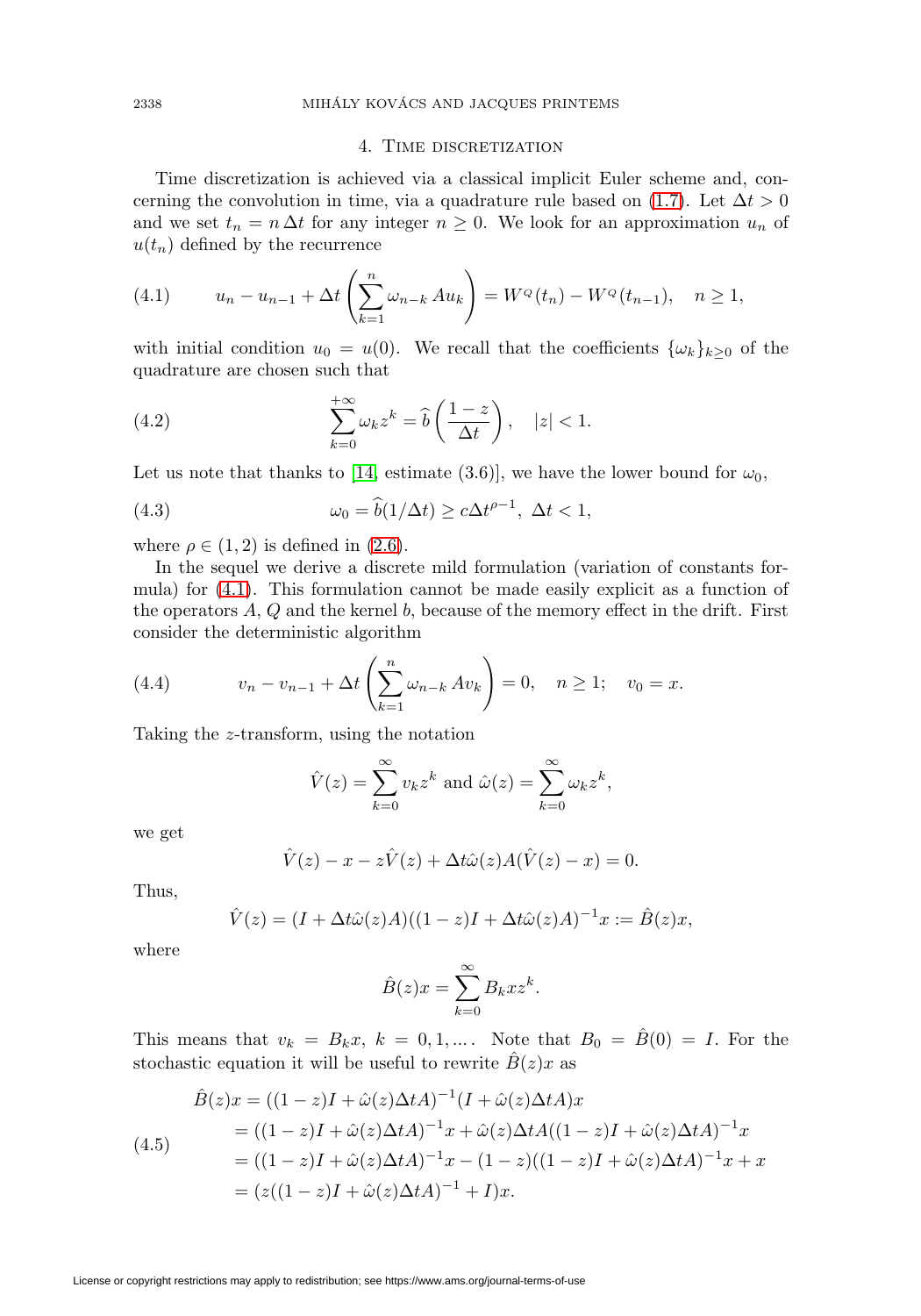Now, we consider the stochastic case  $(4.1)$  which, after taking the z-transform, rearranging and using the notation  $w_n = W^Q(t_n) - W^Q(t_{n-1})$  for  $n \ge 1$ ,  $w_0 = 0$ , and

$$
\hat{w}(z) = \sum_{k=0}^{\infty} w_k z^n
$$
 and 
$$
\hat{U}(z) = \sum_{k=0}^{\infty} u_k z^k
$$
,

reads as

$$
\hat{U}(z) = \hat{B}(z)x + ((1 - z)I + \hat{\omega}(z)\Delta t A)^{-1}\hat{w}(z) \n= \hat{B}(z)x + \frac{\hat{B}(z) - I}{z}\hat{w}(z) = \hat{B}(z)x + \hat{B}(z)\frac{\hat{w}(z)}{z} - \frac{1}{z}\hat{w}(z),
$$

where we also used [\(4.5\)](#page-13-3) to rewrite the stochastic term in the previous calculation. This yields the discrete variation of constants formula, taking into account that  $w_0 = 0$  and that  $B_0 = I$ ,

<span id="page-14-1"></span>(4.6) 
$$
u_n = B_n x + \sum_{k=0}^n B_{n-k} w_{k+1} - w_{n+1} = B_n x + \sum_{k=0}^{n-1} B_{n-k} w_{k+1}.
$$

The importance of this formula lies in the fact that it connects the deterministic case to the stochastic case with the deterministic time-discrete solution operators  $B_n$  explicitly appearing in the formula.

4.1. **Deterministic estimates: stability and smoothing.** The next theorem is interesting in its own right. It shows that Lubich's convolution quadrature based on the backward Euler scheme has a remarkable qualitative property: it preserves the  $L^p$ -norm of the orbits of the solution. The result can be viewed as a generalization of the ones in [\[6\]](#page-20-2); in particular, it removes the additional technical frequency condition in [\[6,](#page-20-2) Theorem 2]. The proof uses a representation similar to that in [\[1\]](#page-20-1). We also note that the statement holds in Banach spaces as well since the proof does not use Hilbert space techniques.

<span id="page-14-0"></span>**Theorem 4.1.** If the resolvent family  $\{S(t)\}_{t\geq0}$  of  $(2.10)$  satisfies

$$
S(\cdot)x \in L^p((0,\infty);H)
$$

for some  $1 \leq p \leq \infty$  and  $x \in H$ , then

$$
\Delta t \sum_{k=1}^{n} \|B_k x\|^p \le \int_0^\infty \|S(t)x\|^p \, \mathrm{d}t, \quad 1 \le p < \infty
$$

and

$$
\sup_{k\geq 1} \|B_k x\| \leq \|S(\cdot)x\|_{L^{\infty}(\mathbb{R}_+)}.
$$

*Proof.* The Laplace Transform of  $\{S(t)\}_{t>0}$  is given by

$$
\hat{S}(z)x = (zI + \hat{b}(z)A)^{-1}x.
$$

Using [\(4.2\)](#page-13-4) and [\(4.5\)](#page-13-3) we see that the z-transform  $\hat{B}x$  of  ${B_nx}_n$  is given by

$$
\hat{B}(z) = z \frac{1}{\Delta t} \hat{S}(\frac{1-z}{\Delta t})x + x = x + z \int_0^\infty S(\Delta ts) e^{-s} e^{zs} ds
$$

$$
= x + \sum_{k=1}^\infty z^k \int_0^\infty S(\Delta ts) x \frac{e^{-s} s^{k-1}}{(k-1)!} ds.
$$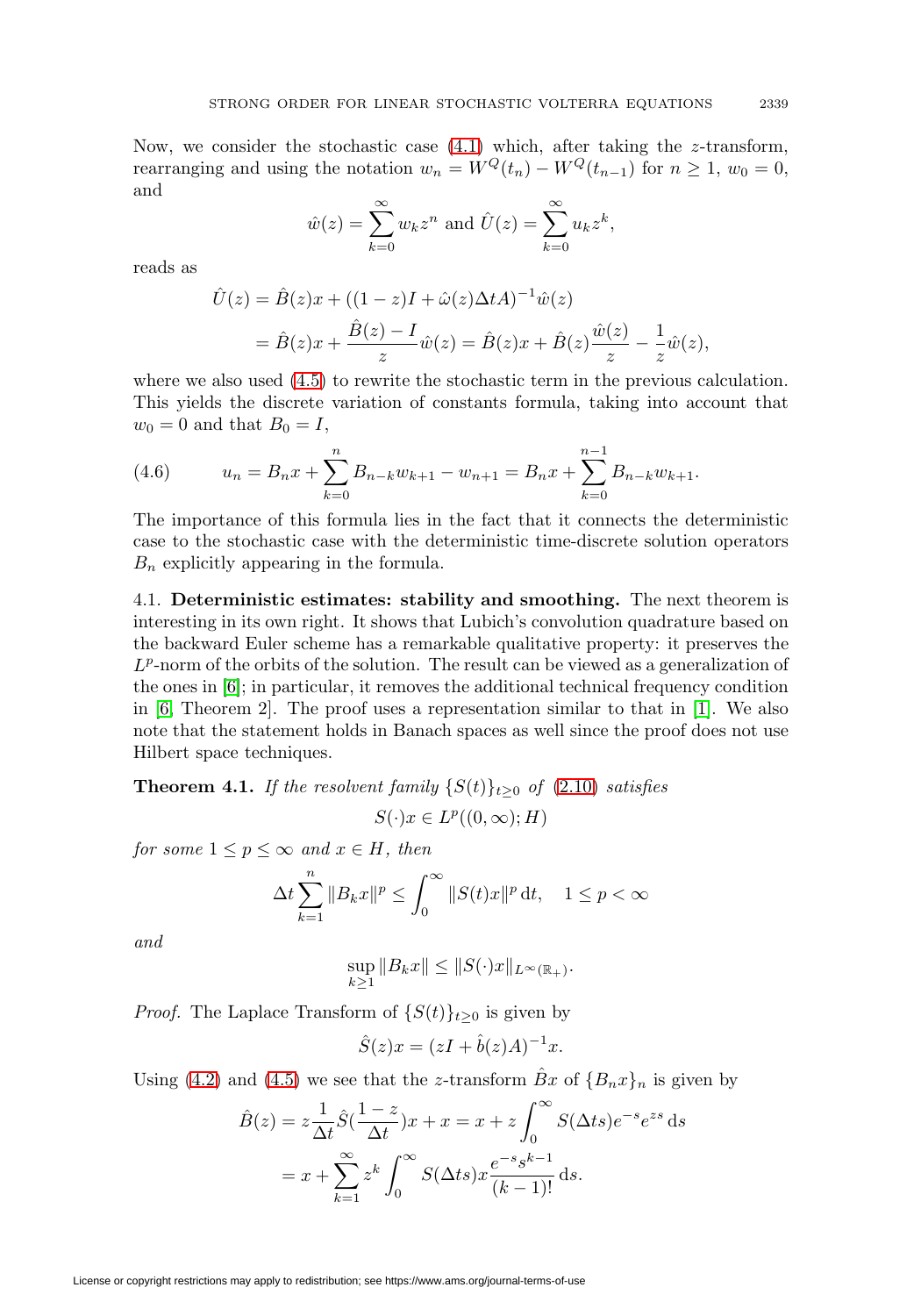Therefore, we conclude that  $B_0 = I$  and that

<span id="page-15-1"></span>(4.7) 
$$
B_k x = \int_0^\infty S(\Delta t s) x \frac{e^{-s} s^{k-1}}{(k-1)!} ds \text{ for } k \ge 1.
$$

Let

$$
f_k(s) := \frac{e^{-s} s^{k-1}}{(k-1)!}, \quad k \ge 1.
$$

Then  $f_k \geq 0$ ,  $||f_k||_{L^1(\mathbb{R}_+)} = 1$ . Therefore, if  $p = \infty$ , we immediately obtain from [\(4.7\)](#page-15-1) that

$$
\sup_{k\geq 1} \|B_k x\| \leq \|S(\cdot) x\|_{L^\infty(\mathbb{R}_+)}.
$$

If  $1 \leq p < \infty$ , then we use Jensen's inequality in [\(4.7\)](#page-15-1), and have

$$
\Delta t \sum_{k=1}^{n} \|B_k x\|^p \le \sum_{k=1}^{n} \Delta t \int_0^{\infty} \|S(\Delta t s) x\|^p f_k(s) ds
$$
  
= 
$$
\int_0^{\infty} \|S(t) x\|^p \sum_{k=1}^{n} f_k(\frac{t}{\Delta t}) dt \le \sup_{t>0} \sum_{k=1}^{\infty} f_k(t) \int_0^{\infty} \|S(t) x\|^p dt.
$$

 $\Box$ 

Finally, noticing that  $\sum_{n=1}^{\infty} f_n \equiv 1$ , completes the proof.  $\Box$ 

Theorem [4.1](#page-14-0) has the following important corollary on the smoothing and stability of the time discretization scheme in case b satisfies Assumption [1.](#page-5-2)

<span id="page-15-0"></span>**Corollary 4.2.** If b satisfies Assumption [1](#page-5-2), then, for all  $x \in H$ ,

$$
\sup_{k\geq 1} \|B_k x\| \leq \|x\| \text{ and } \Delta t \sum_{k=1}^n \|B_k x\|^2 \leq C \|x\|_{-\frac{1}{\rho}}^2, \ n \geq 1.
$$

Proof. The statement follows from Theorem [4.1](#page-14-0) together with Lemma [3.1](#page-9-2) and the fact that  $||S(t)|| \leq 1$  for  $t \geq 0$ .  $\Box$ 

Finally, we will need a Hölder type estimate on the resolvent family  $\{S(t)\}_{t>0}$ .

<span id="page-15-2"></span>**Lemma 4.3.** If b satisfies Assumption [1](#page-5-2), then  $C = C(T, \gamma) > 0$  such that

$$
\left(\sum_{k=1}^n \int_{t_{k-1}}^{t_k} \|(S(t_n-s)-S(t_n-t_{k-1}))x\|^2 ds\right)^{1/2} \leq C\Delta t^{\gamma} \|x\|_{s-\frac{1}{\rho}}, \ n\Delta t = T,
$$

for all  $\gamma < \frac{\rho s}{2}$  where  $0 < s \leq \frac{1}{\rho}$ .

*Proof.* It follows from [\(2.17\)](#page-6-3), with  $s = \frac{1}{\rho} - \epsilon$ , and Lemma [3.1](#page-9-2) that there is a constant  $C = C(\epsilon, T)$  such that, for  $0 < \epsilon \leq \frac{1}{\rho}$ ,

$$
\left(\sum_{k=1}^n \int_{t_{k-1}}^{t_k} \|(S(t_n-s)-S(t_n-t_{k-1}))x\|^2 ds\right)^{1/2} \leq C\|x\|_{\epsilon-\frac{1}{\rho}}, n\Delta t = t_n = T.
$$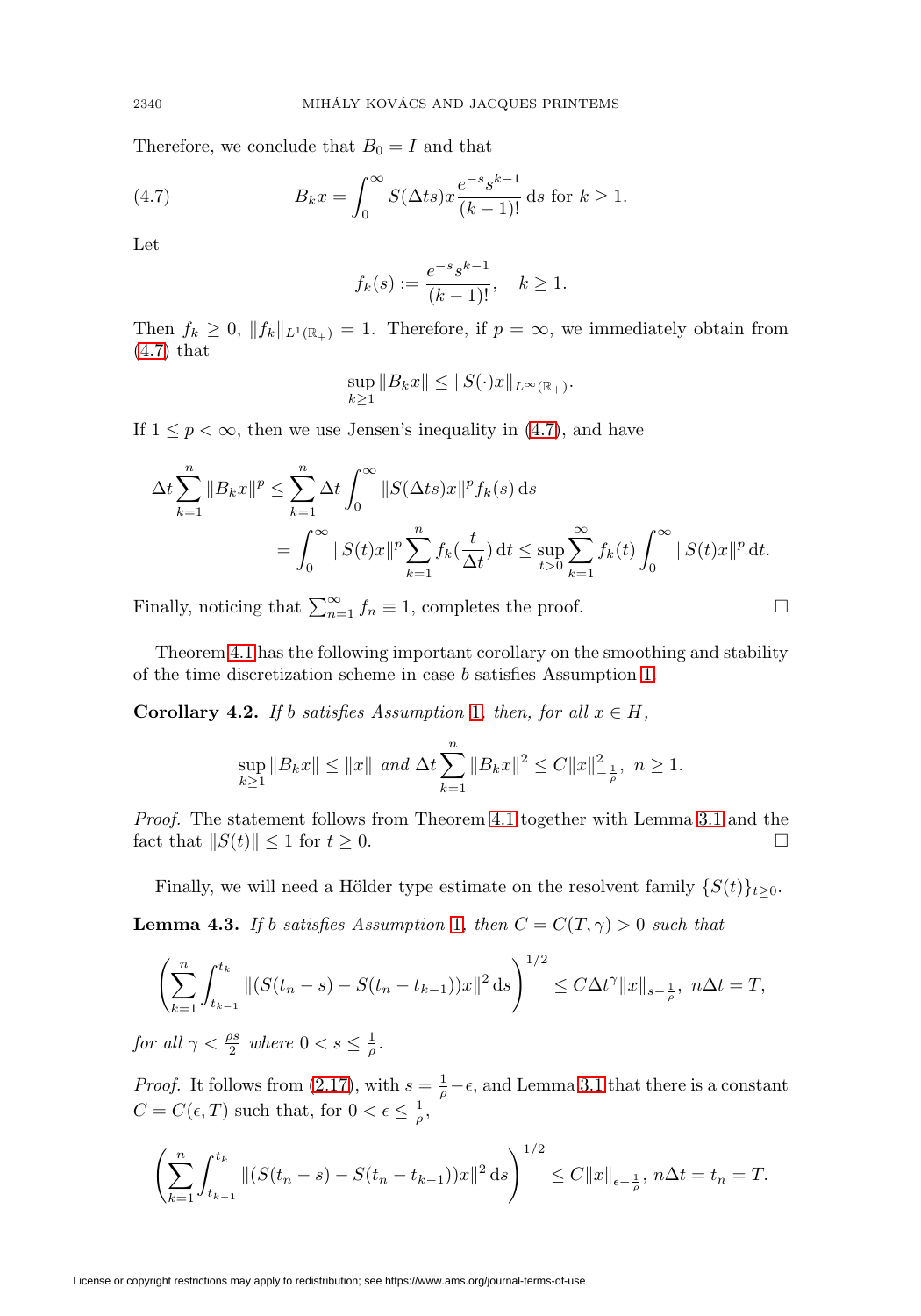Next, it follows from Proposition [2.4](#page-6-1) that

$$
\sum_{k=1}^{n} \int_{t_{k-1}}^{t_k} ||(S(t_n - s) - S(t_n - t_{k-1}))x||^2 ds
$$
\n
$$
= \sum_{i=1}^{\infty} (x, e_i)^2 \sum_{k=1}^{n} \int_{t_{k-1}}^{t_k} (s_i(t_n - s) - s_i(t_n - t_{k-1}))^2 ds
$$
\n
$$
\leq 2 \sum_{i=1}^{\infty} (x, e_i)^2 \sum_{k=1}^{n} \int_{t_{k-1}}^{t_k} |s_i(t_n - s) - s_i(t_n - t_{k-1})| ds
$$
\n
$$
\leq 2 \sum_{i=1}^{\infty} (x, e_i)^2 \sum_{k=1}^{n} \int_{t_{k-1}}^{t_k} \int_{t_n - s}^{t_n - t_{k-1}} |\dot{s}_i(t)| dt ds
$$
\n
$$
\leq 2 \sum_{i=1}^{\infty} (x, e_i)^2 \sum_{k=1}^{n} \int_{t_{k-1}}^{t_k} \int_{t_n - t_k}^{t_n - t_{k-1}} |\dot{s}_i(t)| dt ds
$$
\n
$$
\leq 2\Delta t ||x||^2 \sup_{i \geq 1} ||\dot{s}_i||_{L^1(\mathbb{R}_+)} \leq C\Delta t ||x||^2.
$$

<span id="page-16-0"></span>Finally, interpolation gives the desired result.  $\Box$ 

4.2. **Deterministic estimates: convergence rates.** In order to give an error estimate of optimal order with no initial regularity for the time discretization of the deterministic problem we have to impose another assumption on  $b$ . This kind of assumption, that is, the existence of an analytic extension of  $\hat{b}$  to a sector beyond the left half-plane, is fairly standard in the existing deterministic literature (see, for example,  $[5, 9, 11, 12]$  $[5, 9, 11, 12]$  $[5, 9, 11, 12]$  $[5, 9, 11, 12]$ ), but it clearly represents a major restriction compared to Assumption [1.](#page-5-2) We note that this additional assumption is not needed for neither the spatial error estimates with smooth initial data, and hence for the space-semidiscretization of the stochastic equation, nor for the stability results for the time discretization in the previous subsection.

<span id="page-16-1"></span>**Assumption 2.** The Laplace transform  $\widehat{b}$  of b can be extended to an analytic function in a sector  $\Sigma_{\theta}$  with  $\theta > \pi/2$  and  $|\widetilde{b}^{(k)}(z)| \leq C |z|^{1-\rho-k}, k = 0, 1, z \in \Sigma_{\theta}$ .

Note that Assumption [2](#page-16-1) implies that

<span id="page-16-2"></span>(4.8) 
$$
\omega_0 = \widehat{b}(1/\Delta t) \le C \Delta t^{\rho - 1}, \ \Delta t < 1.
$$

An important example of a family of kernels satisfying both Assumptions [1](#page-5-2) and [2](#page-16-1) is given by  $b(t) = Ct^{\beta-1}e^{-\eta t}$ ,  $0 < \beta < 1$  and  $\eta \ge 0$ .

Assumptions [1](#page-5-2) and [2](#page-16-1) allows us to use the following deterministic nonsmooth data estimate [\[12,](#page-20-3) Theorem 3.2].

**Proposition 4.4.** If Assumptions [1](#page-5-2) and [2](#page-16-1) hold, then there exists  $C = C(\rho) > 0$ such that

<span id="page-16-3"></span>(4.9) 
$$
||S(t_n)x - B_nx|| \leq \frac{C}{t_n} \Delta t ||x||, \quad n \geq 1.
$$

<span id="page-16-4"></span>**Corollary 4.5.** If Assumptions [1](#page-5-2) and [2](#page-16-1) hold, then there exists  $C = C(T, \gamma, \rho)$  such that

$$
\left(\Delta t \sum_{k=0}^{n} \|S(t_k)x - B_kx\|^2\right)^{1/2} \le C\Delta t^{\gamma} \|x\|_{s-\frac{1}{\rho}}, \quad n\Delta t = T,
$$
  
for all  $\gamma < \frac{\rho s}{2}$  where  $0 < s \le \frac{1}{\rho}$ .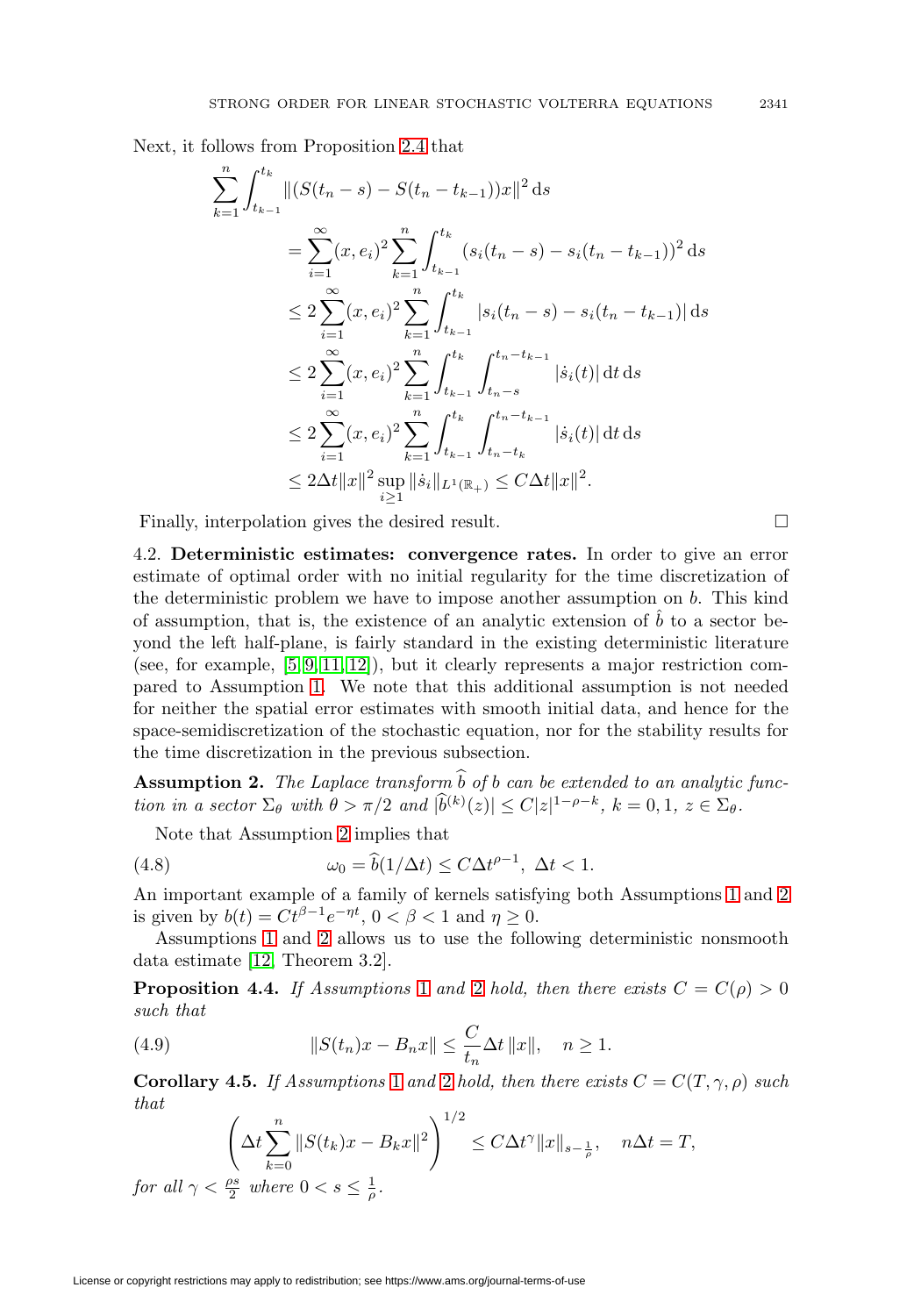*Proof.* It follows from [\(2.17\)](#page-6-3), with  $s = \frac{1}{\rho} - \epsilon$ , and Corollary [4.2](#page-15-0) that there is a constant  $C = C(\epsilon, T)$  such that, for  $0 < \epsilon \leq \frac{1}{\rho}$ ,

$$
\left(\Delta t \sum_{k=0}^{n} \|S(t_k)x - B_kx\|^2\right)^{1/2} \le C\|x\|_{\epsilon - \frac{1}{\rho}}, \ n\Delta t = T, \quad \epsilon > 0,
$$

where we also used the fact that  $B_0 = S(t_0) = I$ . Furthermore, since  $||S(t_k)-B_k|| \le$ 2 by Corollary [4.2,](#page-15-0) it follows from [\(4.9\)](#page-16-3) that

$$
||S(t_k)x - B_kx|| \le C\Delta t^{\frac{1}{2} - \epsilon}t_k^{\epsilon - \frac{1}{2}}||x||, \quad k \ge 1,
$$

and thus, for some  $C = C(\epsilon, T, \rho)$ ,

$$
\left(\Delta t \sum_{k=0}^{n} \|S(t_k)x - B_kx\|^2\right)^{1/2} \le C\Delta t^{\frac{1}{2}-\epsilon} \|x\|.
$$

Interpolation finishes the proof.  $\Box$ 

4.3. **Error estimate for the stochastic equation.** We can now state and proof the main result of this section.

<span id="page-17-0"></span>**Theorem 4.6.** Let A and Q satisfy  $(2.8)$ – $(2.9)$  and let b satisfy Assumptions [1](#page-5-2) and [2](#page-16-1). Suppose further that  $\mathbb{E}||u_0||^2 < \infty$ . For  $T > 0$ , let  $\{u(t)\}_{t\in[0,T]}$  be the unique weak solution of  $(2.1)$  and let  $u_n$  be the solution of the scheme  $(4.1)$  with  $T = n\Delta t$ . Then for any  $\gamma < (1 - \rho(\alpha - \kappa))/2$ , there is  $C = C(\rho, \mathbb{E}||u_0||^2) > 0$  and  $K = K(T, \alpha, \gamma, \kappa, \rho) > 0$  such that

(4.10) 
$$
(\mathbb{E}||u(T) - u_n||^2)^{1/2} \leq CT^{-1}\Delta t + K\Delta t^{\gamma}, \quad t_n = n\Delta t = T.
$$

*Proof.* If  $e_n = u(T) - u_n = u(t_n) - u_n$ , then [\(2.23\)](#page-7-2) and [\(4.6\)](#page-14-1) yields

$$
e_n = (S(t_n) - B_n)u_0 + \sum_{k=1}^n \left[ \int_{t_{k-1}}^{t_k} (S(t_n - s) - B_{n-k+1}) dW^{\mathcal{Q}}(s) \right].
$$

Taking the expectation of the square of the  $H$ -norm of  $e_n$  leads to, by independence and Itô's isometry,

$$
\mathbb{E}\|e_n\|^2 \le 2(a+b),
$$

where a denotes the deterministic part of the error

(4.12) 
$$
a = \mathbb{E}||(S(t_n) - B_n)u_0||^2,
$$

and b the stochastic part,

$$
b = \sum_{i=1}^{+\infty} \sum_{k=1}^{n} \int_{t_{k-1}}^{t_k} ||(S(t_n - s) - B_{n-k+1})Q^{1/2}e_i||^2 ds.
$$

Thanks to  $(4.9)$ , a can be bounded as

(4.13) 
$$
a \leq \frac{C}{t_n^2} \Delta t^2 \mathbb{E} \|u_0\|^2, \quad n \geq 1.
$$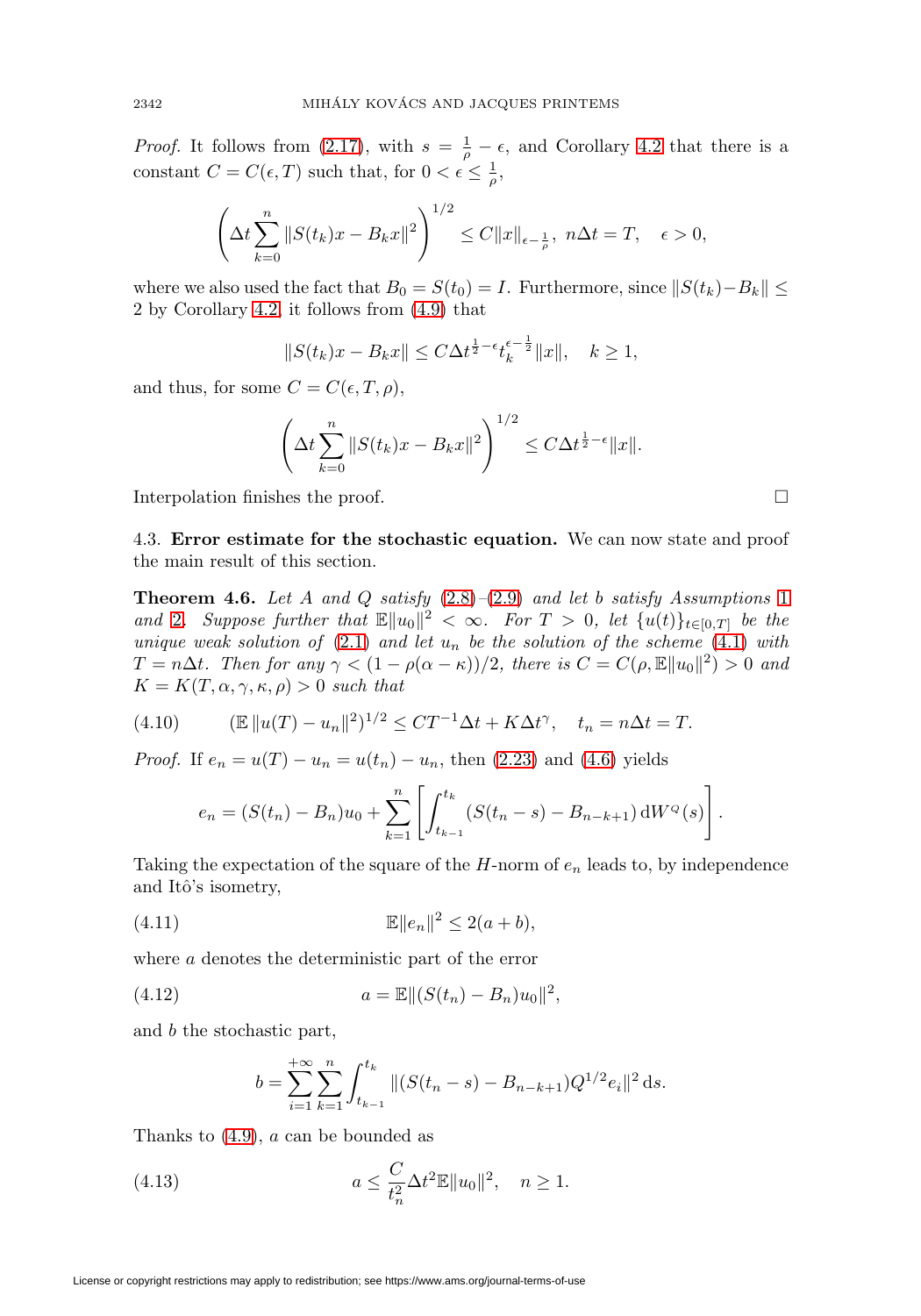We use Corollary [4.5](#page-16-4) and Lemma [4.3](#page-15-2) to bound  $b$  as

$$
b \le 2 \sum_{i=1}^{\infty} \sum_{k=1}^{n} \int_{t_{k-1}}^{t_k} ||(S(t_n - s) - S(t_n - t_{k-1}))Q^{1/2}e_i||^2 ds
$$
  
+ 
$$
2 \sum_{i=1}^{\infty} \sum_{k=1}^{n} \int_{t_{k-1}}^{t_k} ||(S(t_n - t_{k-1}) - B_{n-k+1})Q^{1/2}e_i||^2 ds
$$
  

$$
\le C\Delta t^{2\gamma} \sum_{i=1}^{\infty} ||Q^{1/2}e_i||_{s-\frac{1}{\rho}} = C\Delta t^{2\gamma} ||A^{(s-\frac{1}{\rho})/2}Q^{1/2}||^2_{\mathcal{L}_2(H)}
$$
  

$$
\le C\Delta t^{2\gamma} \text{Tr}(A^{s-\frac{1}{\rho}-\kappa}) ||A^{\kappa}Q||^2_{\mathcal{B}(H)}.
$$

Finally, we set  $-\alpha = s - \frac{1}{\rho} - \kappa$  and conclude that  $\gamma < \frac{\rho s}{2} = (1 - \rho(\alpha - \kappa))/2$ .  $\Box$  $\Box$ 

<span id="page-18-1"></span>Remark 4.7. In particular, if  $Q = I$ , then  $d = 1$ ,  $\kappa = 0$  and  $\alpha > \frac{1}{2}$  whence  $\gamma < 1/2 - \frac{\rho}{4}$ . Also, note that it is clear from the proof that instead of  $(2.8)$ – $(2.9)$ we could assume that  $||A^{(s-\frac{1}{\rho})/2}Q^{1/2}||_{\mathcal{L}_2(H)} < \infty$  and obtain  $\gamma < \frac{\rho s}{2}$ . Then, for trace class noise, that is, when  $\text{Tr}(Q) < \infty$ , we can take  $s = \frac{1}{\rho}$  and hence  $\gamma < 1/2$ . Remarkably, this is the same rate as for the heat equation [\[21\]](#page-21-1) independently of the value of  $\rho$ .

#### 5. The fully discrete scheme

In this section we derive strong error estimates for a fully discrete scheme for [\(2.1\)](#page-3-1). Both Assumptions [1](#page-5-2) and [2](#page-16-1) on b are needed but in return we get optimal error bounds with no initial regularity. As the fully discrete scheme, similarly to the time semidiscretization [\(4.1\)](#page-13-2), we consider the recurrence

<span id="page-18-2"></span>
$$
(5.1) \ u_{n,h} - u_{n-1,h} + \Delta t \left( \sum_{k=1}^n \omega_{n-k} A_h u_{k,h} \right) = P_h(W^{\mathcal{Q}}(t_n) - W^{\mathcal{Q}}(t_{n-1})), \quad n \ge 1,
$$

with  $u_{0,h} = P_h u_0$ . Again, the solution is given by the discrete variation of constants formula,

(5.2) 
$$
u_{n,h} = B_{n,h} P_h u_0 + \sum_{k=0}^{n-1} B_{n-k,h} P_h \Delta W_{k+1}^Q,
$$

where  $\Delta W_{k+1} = W(t_{k+1}) - W(t_k)$  and  $\{B_{k,h}\}_{k\geq 0}$  is a family of linear bounded operators with  $B_{0,h} = I$ .

<span id="page-18-0"></span>**Theorem 5.[1](#page-5-2).** Let A and Q satisfy  $(2.8)$ – $(2.9)$  and let b satisfy Assumptions 1 and [2](#page-16-1). Suppose further that  $\mathbb{E}||u_0||^2 < \infty$ . For  $T > 0$ , let  $\{u(t)\}_{t \in [0,T]}$  be the unique weak solution of [\(2.1\)](#page-3-1) and let  $u_{n,h}$  be the solution of the scheme [\(5.1\)](#page-18-2) with  $T = n\Delta t$ . If [\(3.6\)](#page-10-0) holds, then there is  $C = C(\rho, \mathbb{E}||u_0|^2) > 0$  and  $K = K(T, \alpha, \gamma, \kappa, \rho) > 0$ such that

<span id="page-18-3"></span>(5.3) 
$$
\left(\mathbb{E}\|u(T) - u_{n,h}\|^2\right)^{1/2} \le C(\Delta t T^{-1} + h^2 T^{-\rho}) + K(\Delta t^{\gamma} + h^{\nu}), \ n\Delta t = T,
$$

where  $\gamma < (1 - \rho(\alpha - \kappa))/2$  and  $\nu \leq \frac{1}{\rho} - \alpha + \kappa$ .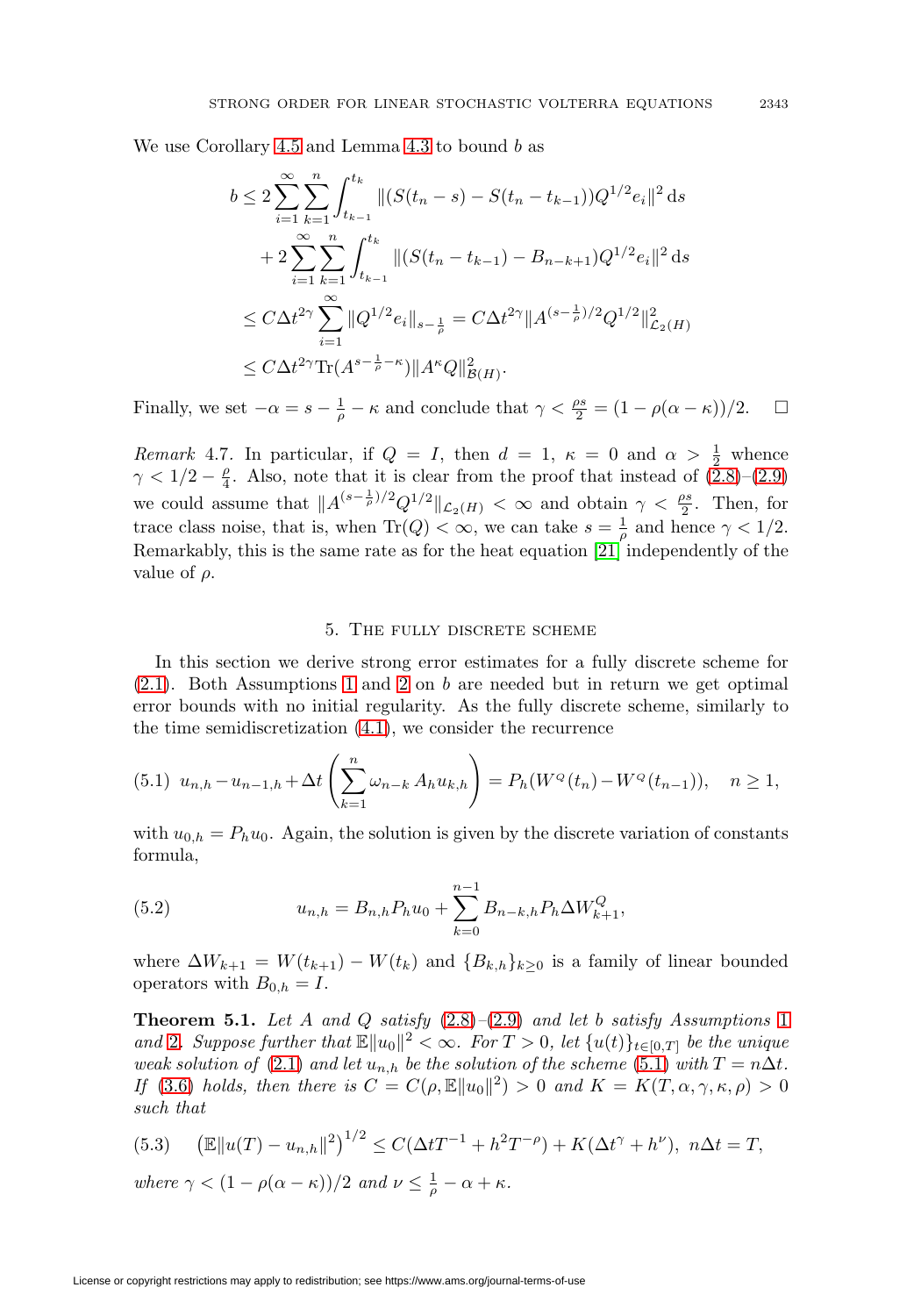Proof. We decompose the error as

$$
u(T) - u_{n,h} = S(T)u_0 - B_{n,h}P_hu_0
$$
  
+  $\int_0^T S(T - s) dW^Q(s) - \int_0^T S_h(T - s)P_h dW^Q(s)$   
+  $\int_0^T S_h(T - s)P_h dW^Q(s) - \sum_{k=0}^{n-1} B_{n-k,h}P_h \Delta W^Q_{k+1}$   
:=  $e_1 + e_2 + e_3$ .

First we bound  $e_1$  which is the deterministic error. Under Assumptions [1](#page-5-2) and [2](#page-16-1) we have that

$$
(\mathbb{E}||e_1||^2)^{1/2} \le C(\Delta t T^{-1} + h^2 T^{-\beta - 1})(\mathbb{E}||u_0||^2)^{1/2}
$$

by [\[12,](#page-20-3) Theorems 2.1 and 3.2]. Next,  $e_2$  has already been bounded in [\(3.12\)](#page-12-1) as

$$
(5.4) \t\t\t\mathbb{E}\|e_2\|^2 \leq Ch^{2\nu} \|A^{(\nu - \frac{1}{\rho})/2} Q^{1/2}\|_{\mathcal{L}_2(H)}^2 \leq Ch^{2\nu} \text{Tr}(A^{\nu - \frac{1}{\rho} - \kappa}) \|A^{\kappa} Q\|.
$$

Finally, the proof of Theorem [4.6](#page-17-0) shows that

(5.5) 
$$
\mathbb{E} \|e_3\|^2 \leq C \Delta t^{2\gamma} \|A_h^{(s-\frac{1}{\rho})/2} (P_h Q P_h)^{1/2}\|_{\mathcal{L}_2(H)}^2.
$$

Set 
$$
-r = (s - \frac{1}{\rho})/2
$$
 and note that since  $0 < s \leq \frac{1}{\rho}$  we have that  $0 \leq r < 1/2$ . Then

$$
||A_h^{-r}(P_hQP_h)^{1/2}||_{\mathcal{L}_2(H)}^2 = \text{Tr}(P_hA_h^{-r}P_hQP_hA_h^{-r}P_h) = ||A_h^{-r}P_hQ^{1/2}||_{\mathcal{L}_2(H)}^2
$$
  

$$
\leq ||A_h^{-r}P_hA^r||_{\mathcal{B}(H)}^2 ||A^{-r}Q^{1/2}||_{\mathcal{L}_2(H)}^2.
$$

Thanks to [\(3.3\)](#page-9-1) with  $\delta = r \in [0, 1/2)$ , it follows that  $||A_h^{-r}P_hA^r||_{\mathcal{B}(H)} \leq 1$ . Hence,

$$
\mathbb{E}\|e_3\|^2 \le C\Delta t^{2\gamma} \|A^{(s-\frac{1}{\rho})/2} Q^{1/2}\|_{\mathcal{L}_2(H)}^2 \le C\Delta t^{2\gamma} \text{Tr}(A^{s-\frac{1}{\rho}-\kappa}) \|A^{\kappa} Q\|_{\mathcal{B}(H)}^2,
$$
  
and the proof is complete.

<span id="page-19-0"></span>Remark 5.2. We would like to highlight two important special cases. First, if  $Q = I$ , then  $d = 1$ ,  $\kappa = 0$  and  $\alpha > \frac{1}{2}$ . Hence  $\nu < \frac{1}{\rho} - \frac{1}{2}$  and  $\gamma < 1/2 - \frac{\rho}{4}$ . As before, we could assume that  $||A^{(\nu-\frac{1}{\rho})/2}Q^{1/2}||_{\mathcal{L}_2(H)} < \infty$  instead of [\(2.8\)](#page-5-0) and [\(2.9\)](#page-5-1) and get a convergence rate of order  $\nu$  is space and  $\gamma < \frac{\rho \nu}{2}$  in time. In particular, if  $\text{Tr}(Q) < \infty$ , then we may set  $\nu = \frac{1}{\rho}$ . Thus, the time order is almost 1/2, the same as for the heat equation with trace class noise, but the space order is less than 1, which is the space order for the heat equation; see [\[21\]](#page-21-1).

Remark 5.3. The pure time-discretization as well as the fully discrete scheme can be studied for smooth initial data under Assumptions [1](#page-5-2) and [2](#page-16-1) on b. Using [\[13,](#page-20-0) Theorem 3.1] and [\[12,](#page-20-3) Lemma 3.2] one arrives at the deterministic estimate

<span id="page-19-1"></span>
$$
(5.6) \quad ||S(T)u_0 - B_{n,h}P_hu_0||
$$
  
 
$$
\leq C(T)(h^2 + k) \left( ||u_0||_2 + \int_0^T ||\dot{S}(s)u_0||_2 ds + \int_0^T ||\ddot{S}(s)u_0|| ds \right).
$$

If  $u_0 \in \mathcal{D}(A)$ , then  $u(t) = S(t)u_0$  is a strong solution of [\(2.10\)](#page-5-4) (see [\[17,](#page-21-2) Proposition 1.2]); that is,  $u(t) = S(t)u_0$  satisfies [\(2.10\)](#page-5-4) with  $f \equiv 0$  for all  $t > 0$ . Then

$$
\ddot{S}(t)u_0 + \int_0^t b(t-s)A\dot{S}(s)u_0 ds + b(t)Au_0 = 0, \ t > 0,
$$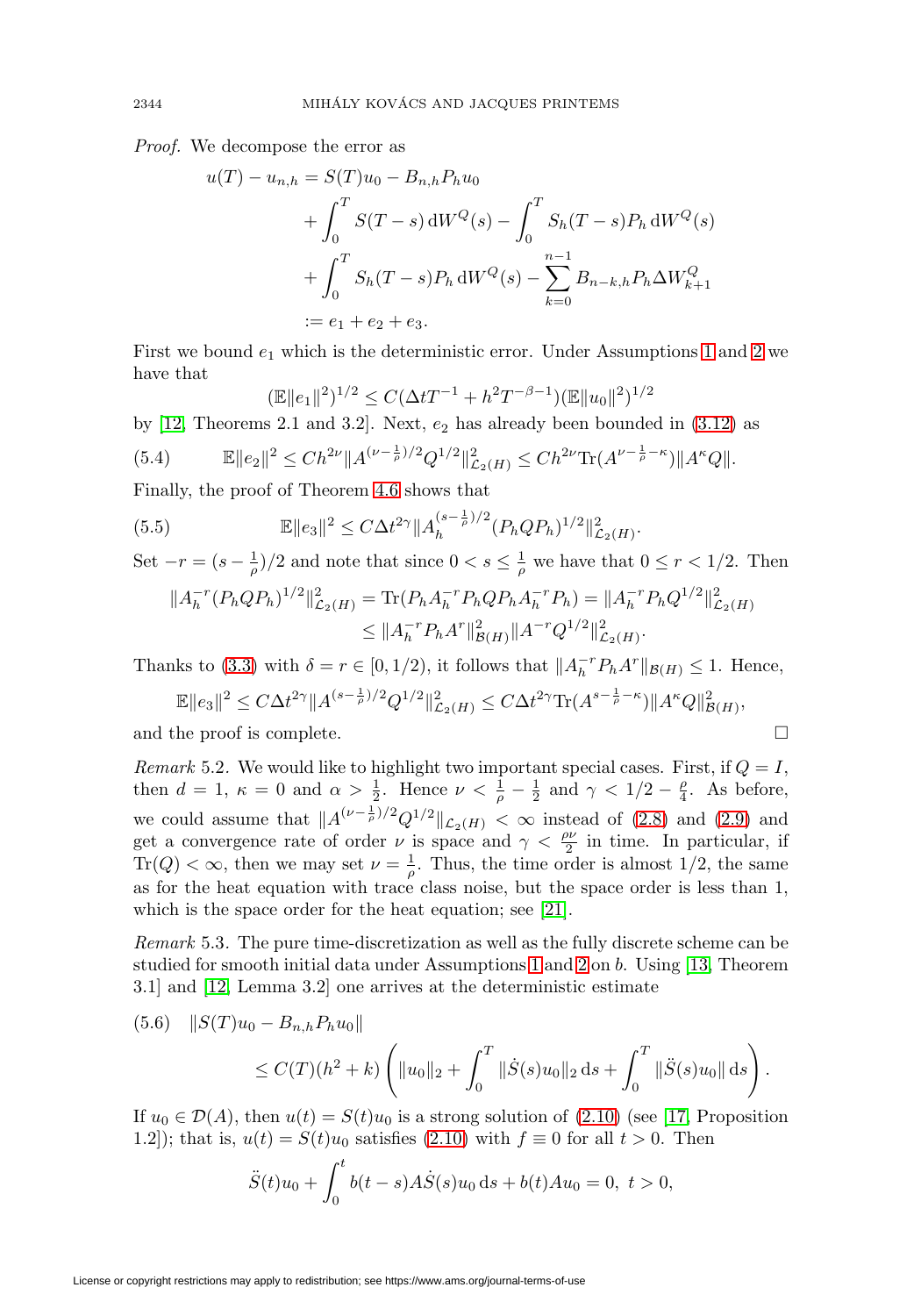and thus

$$
\int_0^T \|\ddot{S}(s)u_0\| ds \le C(T) \left( \int_0^T \|\dot{S}(s)u_0\|_2 ds + \|u_0\|_2 \right).
$$

Therefore, using stability, interpolation and [\(3.11\)](#page-11-3), it follows that

$$
||S(T)u_0 - B_{n,h}P_h u_0|| \leq C(T,\epsilon)(h^s + k^{s/2})||u_0||_{s(1+\epsilon)}, \ 0 \leq s \leq 2.
$$

The latter estimate can be used to replace the first term in the bound [\(5.3\)](#page-18-3) in the case  $\mathbb{E} \|u_0\|_{s(1+\epsilon)}^2 < \infty$ ,  $0 \le s \le 2$ . The estimates for the pure time-discretization are analogous using [\[12,](#page-20-3) Theorem 3.1] which states [\(5.6\)](#page-19-1) with  $h = 0$  and  $B_{n,0} = B_n$ .

#### **REFERENCES**

- <span id="page-20-1"></span>[1] M. P. Calvo, E. Cuesta, and C. Palencia, Runge-Kutta convolution quadrature methods for well-posed equations with memory, Numer. Math. **107** (2007), no. 4, 589–614, DOI 10.1007/s00211-007-0107-9. M[R2342644 \(2008i:65112\)](http://www.ams.org/mathscinet-getitem?mr=2342644)
- <span id="page-20-13"></span>[2] U. Jin Choi and R. C. MacCamy, Fractional order Volterra equations, applications (Trento, 1987), Pitman Res. Notes Math. Ser., vol. 190, Longman Sci. Tech., Harlow, 1989, pp. 231– 245. M[R1018883 \(91g:65300\)](http://www.ams.org/mathscinet-getitem?mr=1018883)
- <span id="page-20-10"></span>[3] Ph. Clément, G. Da Prato, and J. Prüss, White noise perturbation of the equations of linear parabolic viscoelasticity, Rend. Istit. Mat. Univ. Trieste **29** (1997), no. 1-2, 207–220 (1998). M[R1658451 \(99m:34183\)](http://www.ams.org/mathscinet-getitem?mr=1658451)
- <span id="page-20-12"></span>[4] Giuseppe Da Prato and Jerzy Zabczyk, Stochastic equations in infinite dimensions, Encyclopedia of Mathematics and its Applications, vol. 44, Cambridge University Press, Cambridge, 1992. M[R1207136 \(95g:60073\)](http://www.ams.org/mathscinet-getitem?mr=1207136)
- <span id="page-20-14"></span>[5] P. P. B. Eggermont, On the quadrature error in operational quadrature methods for convolutions, Numer. Math. **62** (1992), no. 1, 35–48, DOI 10.1007/BF01396219. M[R1159044](http://www.ams.org/mathscinet-getitem?mr=1159044) [\(93d:65112\)](http://www.ams.org/mathscinet-getitem?mr=1159044)
- <span id="page-20-2"></span>[6] Charles B. Harris and Richard D. Noren, Uniform  $l^1$  behavior of a time discretization method for a Volterra integrodifferential equation with convex kernel; stability, SIAM J. Numer. Anal. **49** (2011), no. 4, 1553–1571, DOI 10.1137/100804656. M[R2831061](http://www.ams.org/mathscinet-getitem?mr=2831061)
- <span id="page-20-4"></span>[7] A. Karczewska and P. Rozmej, On Numerical Solutions to stochastic Volterra equations, arXiv:math/0409026.
- <span id="page-20-7"></span>[8] Mihály Kovács, Stig Larsson, and Fredrik Lindgren, Strong convergence of the finite element method with truncated noise for semilinear parabolic stochastic equations with additive noise, Numer. Algorithms **53** (2010), no. 2-3, 309–320, DOI 10.1007/s11075-009-9281-4. M[R2600932](http://www.ams.org/mathscinet-getitem?mr=2600932) [\(2011c:65015\)](http://www.ams.org/mathscinet-getitem?mr=2600932)
- <span id="page-20-5"></span>[9] C. Lubich, Convolution quadrature and discretized operational calculus. I, Numer. Math. **52** (1988), no. 2, 129–145, DOI 10.1007/BF01398686. M[R923707 \(89g:65018\)](http://www.ams.org/mathscinet-getitem?mr=923707)
- <span id="page-20-6"></span>[10] C. Lubich, Convolution quadrature and discretized operational calculus. II, Numer. Math. **52** (1988), no. 4, 413–425, DOI 10.1007/BF01462237. M[R932708 \(89g:65019\)](http://www.ams.org/mathscinet-getitem?mr=932708)
- <span id="page-20-15"></span>[11] Christian Lubich, Convolution quadrature revisited, BIT **44** (2004), no. 3, 503–514, DOI 10.1023/B:BITN.0000046813.23911.2d. M[R2106013 \(2005f:65175\)](http://www.ams.org/mathscinet-getitem?mr=2106013)
- <span id="page-20-3"></span>[12] Ch. Lubich, I. H. Sloan, and V. Thomée, Nonsmooth data error estimates for approximations of an evolution equation with a positive-type memory term, Math. Comp. **65** (1996), no. 213, 1–17, DOI 10.1090/S0025-5718-96-00677-1. M[R1322891 \(96d:65207\)](http://www.ams.org/mathscinet-getitem?mr=1322891)
- <span id="page-20-0"></span>[13] W. McLean and V. Thomée, Numerical solution of an evolution equation with a positivetype memory term, J. Austral. Math. Soc. Ser. B **35** (1993), no. 1, 23–70, DOI 10.1017/S0334270000007268. M[R1225703 \(94e:65094\)](http://www.ams.org/mathscinet-getitem?mr=1225703)
- <span id="page-20-11"></span>[14] Sylvie Monniaux and Jan Prüss, A theorem of the Dore-Venni type for noncommuting operators, Trans. Amer. Math. Soc. **349** (1997), no. 12, 4787–4814, DOI 10.1090/S0002-9947-97- 01997-1. M[R1433125 \(98b:47005\)](http://www.ams.org/mathscinet-getitem?mr=1433125)
- <span id="page-20-9"></span>[15] J. A. Nohel and D. F. Shea, Frequency domain methods for Volterra equations, Advances in Math. **22** (1976), no. 3, 278–304. M[R0500024 \(58 #17748\)](http://www.ams.org/mathscinet-getitem?mr=0500024)
- <span id="page-20-8"></span>[16] Jacques Printems, On the discretization in time of parabolic stochastic partial differential equations, M2AN Math. Model. Numer. Anal. **35** (2001), no. 6, 1055–1078, DOI 10.1051/m2an:2001148. M[R1873517 \(2002j:60116\)](http://www.ams.org/mathscinet-getitem?mr=1873517)

License or copyright restrictions may apply to redistribution; see https://www.ams.org/journal-terms-of-use